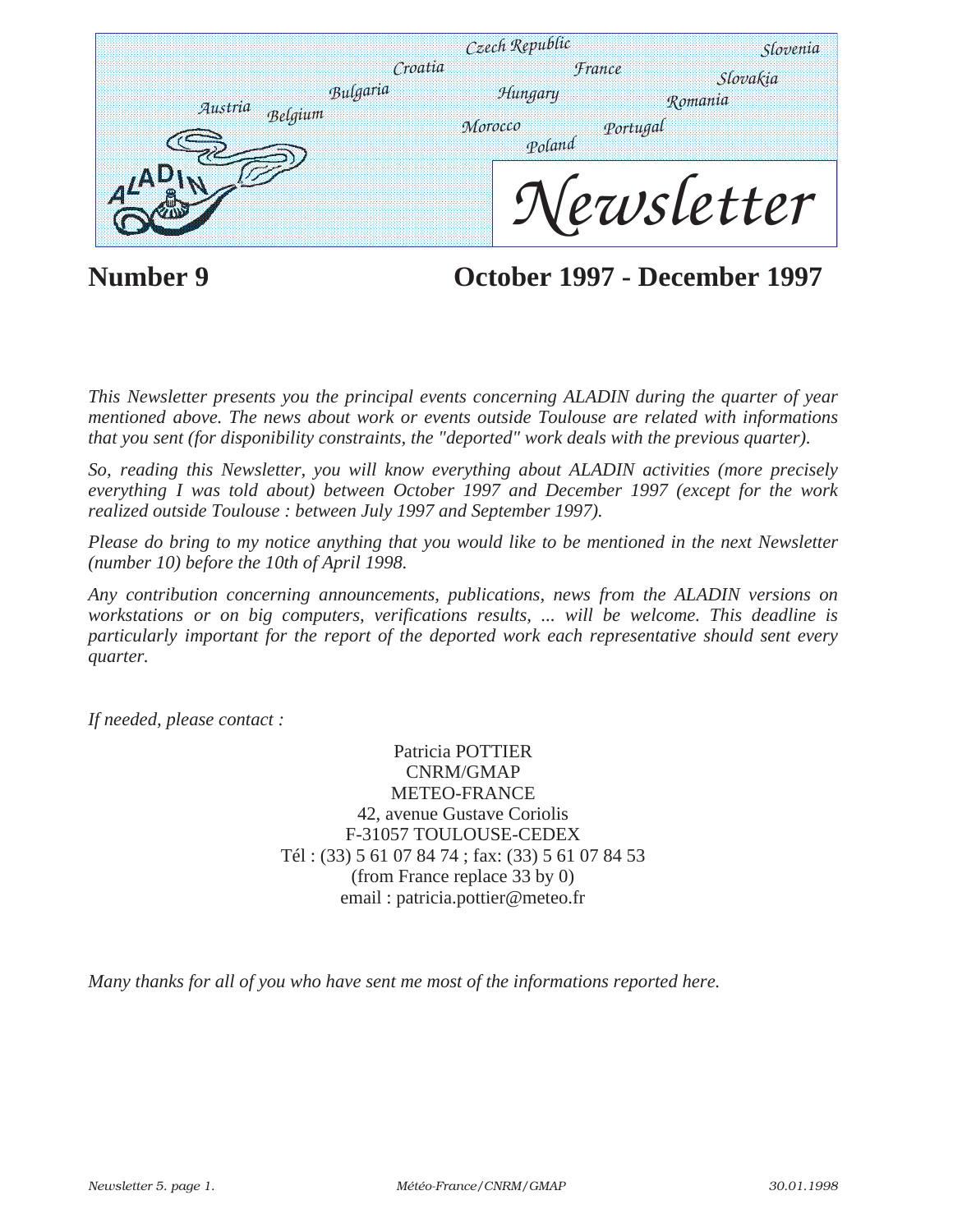# **Main events**

### *1. The 2nd Assembly of ALADIN Partners, Brussels, December 5th, 1997*

The second assembly of the ALADIN Partners took place in Brussels the 5th of December 1997. Thirteen countries were represented.

Two amendments to the Memorandum of Understanding were unanimously accepted by all Partners. They deal with the conditions of use of the ALADIN software.



*Second Assembly of ALADIN Partners Brussels, Friday 5th of December 1997*

The main steps of implementation or development of ALADIN-BELGIUM, ALADIN-FRANCE, ALADIN-LACE and ALADIN-MAROC models were presented. ALADIN-BELGIUM is at the present the operational mesoscale model with the finest resolution in the world. ALADIN-FRANCE whose domain has been extended in order to provide suitable coupling data for Portugal has been declared fit for operational use after a long validation process. The integration of the ALADIN-LACE model in the operational forecasts area is working well : this integration has been tested successfully during the severe floodings events in July 1997. The presentation about ALADIN-MAROC essentially dealt with plans about assimilation of TOVS and radar data.

The switch to ISBA was the main point of the discussion about operational problems (cf. « Major change in the ALADIN code »). The problem of the code maintenance was raised. The necessity for each Members to devote staff to the maintenance and the core developments of ALADIN was pointed out.

The 1998 ALADIN Partners commitments were presented and the 1997 commitments were

assessed : realization at 98%. The project is on continuous growth and development but the report on the evaluation of the ALADIN project also underlined some crucial problems such as the too frequent renewal of the research teams in several countries or the separation



between research and maintenance tasks to be devoted to the ALADIN visitors in Toulouse. Among the other main outlooks for the project discussed, the need of a moderate shift of interest from physical parametrization to dynamical and numerical problems appeared.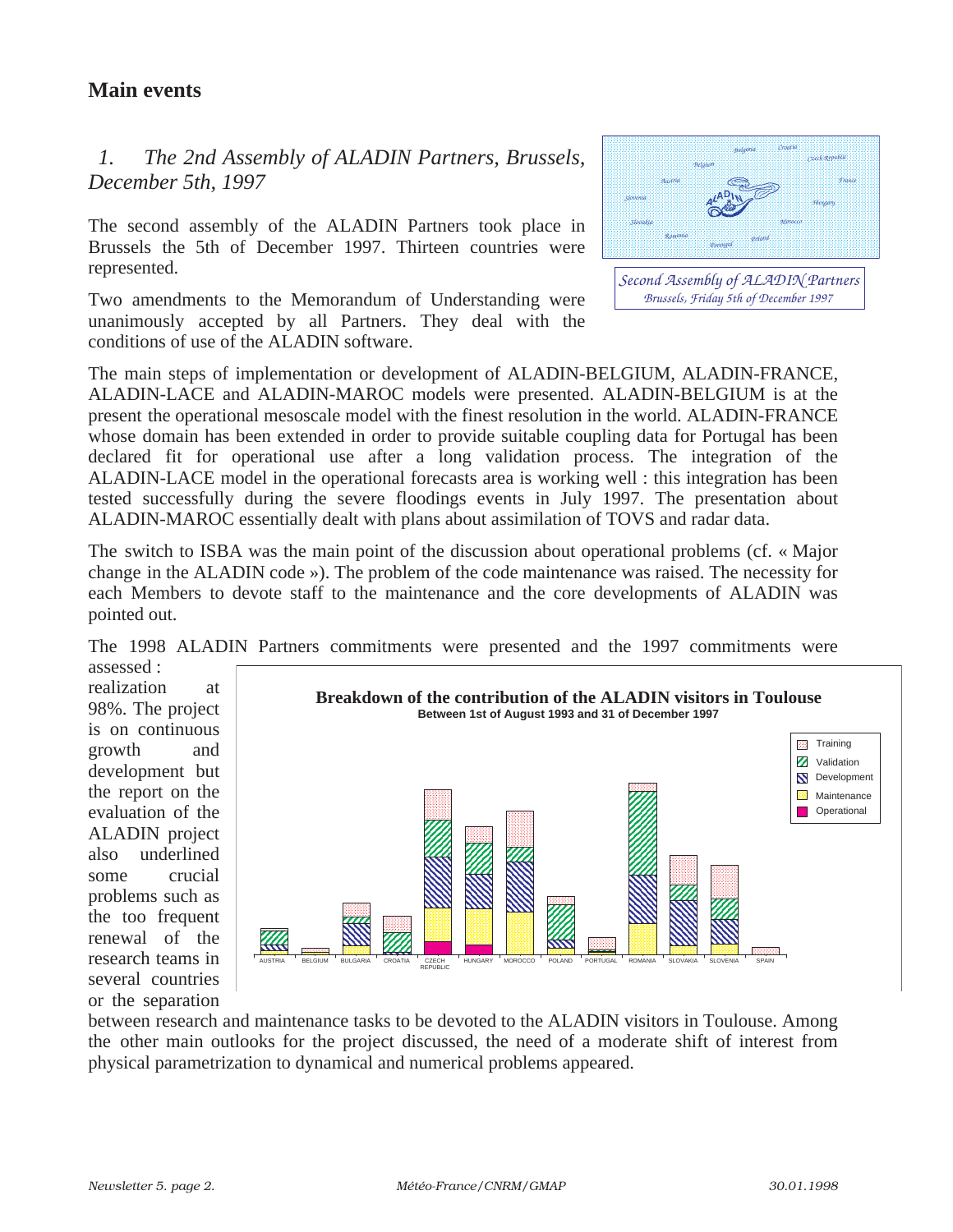As an inter-Partners collaboration, Météo-France proposed to ALADIN members a license free of charge for national use of MEDIA model. A collaboration for the development of an ALADIN-MEDIA model for emergency situations was wished by different participants.

A complete report on this second Assembly will be available very soon from the Royal Meteorological Institute of Belgium.

Dr. I. Obrusnik has invited ALADIN Partners for the third Assembly in Praha (Czech Republic) in the beginning of November 1998.

### *2. A birthday*



What could have mobilized one hundred people during one year ? What could have taken a century of hard work for a single poor person ? In a more realistic point of vue, what has necessitated 100 person.year ?

 $\cdots$   $\Lambda$ iturtuma

Answer: ALADIN project of course (including deported and Toulouse work), at a date situated between the 16th and the 30th of October 1997 (no precision under formght in our statistics)...! After numerous computation we can point out who made the very small step responsible in the pig step for ALADIN



### *3.* **A***ladin* **WO***rkstation* **C***oordination birth*

The main point of the agenda of the last informal ALADIN meeting organized besides the EWGLAM/SRNWP Conference was the discussion on the definition of the AWOC (Aladin Workstation Co-ordination group). Following the comments presented during this meeting, a AWOC definition document has been proposed and four AWOC members have been intrusted : one LACE representative (Jure Jerman from Slovenia), one SELAM representative (Liviu Dragulanescu from Romania) and two representatives from Météo-France (Patrick Le Moigne from GMAP/EXT and Jean-François Estrade from SCEM/TTI/Valparaiso team). The proposed document aims to define the position of the AWOC, its composition and way of working, as well as its main tasks.

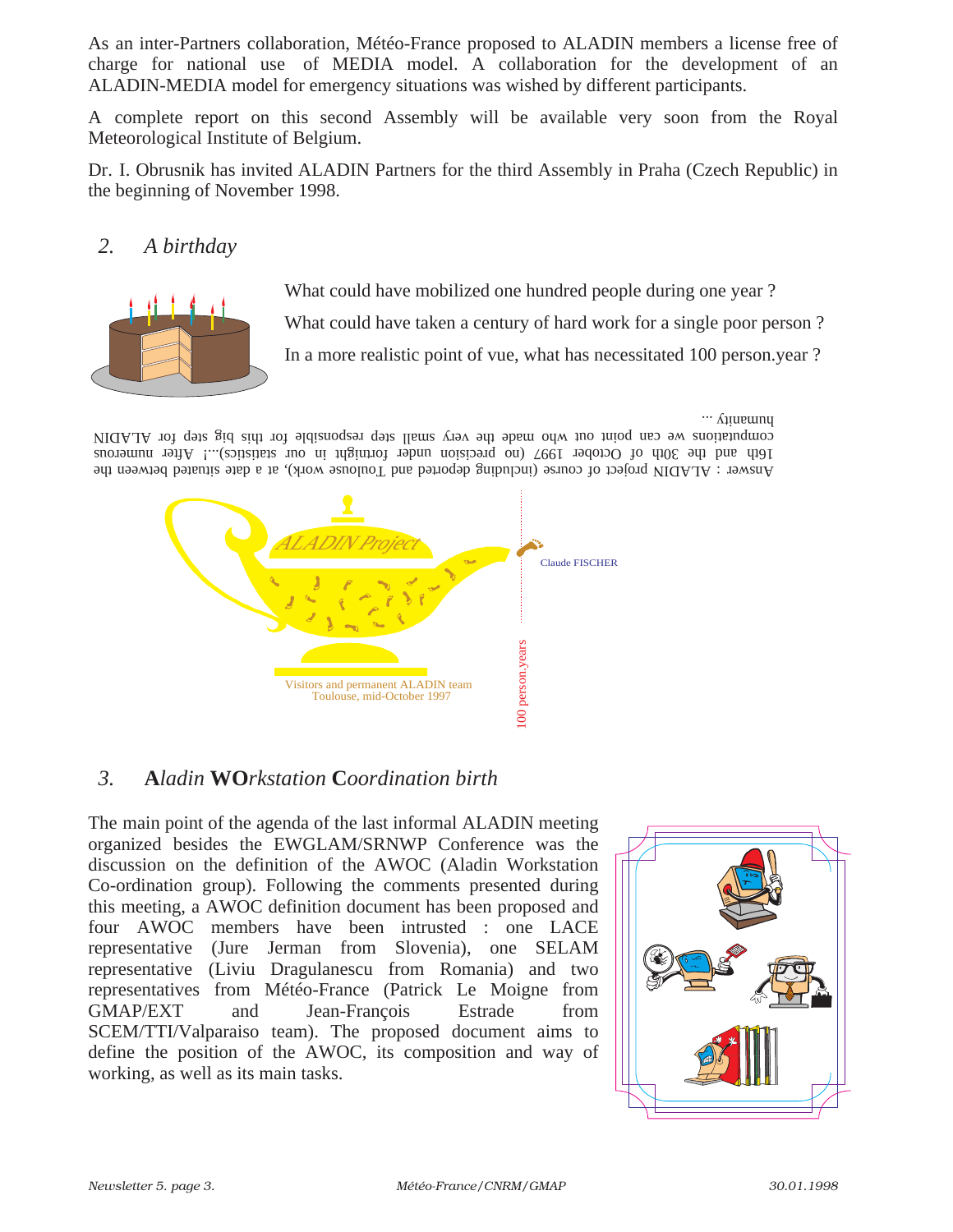### *4. Emergency-ALADIN over Malaysia*



Last October, Malaysia suffered from heavy smoke at large scale caused by burning forest in Indonesia. Link to an humanitarian mission of French people in Lawlessly (including a forecaster from Météo-France), special meteorological products have been made available in Malaysia thanks to the Internet access of the French Embassy. Among these products one set deserves a special attention : fine resolution ALADIN forecasts covering Malaysia and Indonesia.

Due to relatively bad resolution of ARPEGE in this part of the word (about 180 km) at set of 2 ALADIN versions has been installed : a 60 km resolution one getting its ILBC from ARPEGE and coupling a 20 km one. The ALADIN maps (especially precipitations and low level winds, having a large impact on he smoke conditions)

where used every day and were judged very useful. The ALADIN/Malaysia suite has run until the 18th of November 1997.

This temporary implementation of ALADIN is double success : the flexibility of the system has allowed us to install the whole suite within 1 day (with an intense involvement of Research Team and Operation Team) ; the quality of the products, despite of the exotic location of the domains, has been assessed by our forecaster and his Malaysian colleagues. This exceptional achievement is highly encouraging for all of us.

### **Conferences/Workshops**

#### *1. Conference EWGLAM/SRNWP, Budapest, 6-10 October 1997*

The 19th European Working Group on Limited Area Modelling and the 4th Short Range Numerical Weather Prediction Network joint meetings took place in Budapest (Hungary) last 6-10 October.

As usually, presentations from the five main LAM groups in Europe (ALADIN, DWD/SMA, HIRLAM, LACE, UKMO) were followed by national presentations. Then scientific ones essentially related to coupling. A discussion ended this EWGLAM part of the conference.



The SRNWP part of the meeting began with a status report of the lead centres for surface processes and assimilation, variational assimilation, semi-Lagrangian time schemes, non-Hydrostatic modelling, common verification of NWP models. The first two ones proved to work better. A discussion took place on the exchange of code within SRNWP. The question of a SRNWP coordinator was raised.

More information about this conference can be found in the proceedings which should be available soon.

The next conference will be held in Copenhagen in October 1998, 5-10th.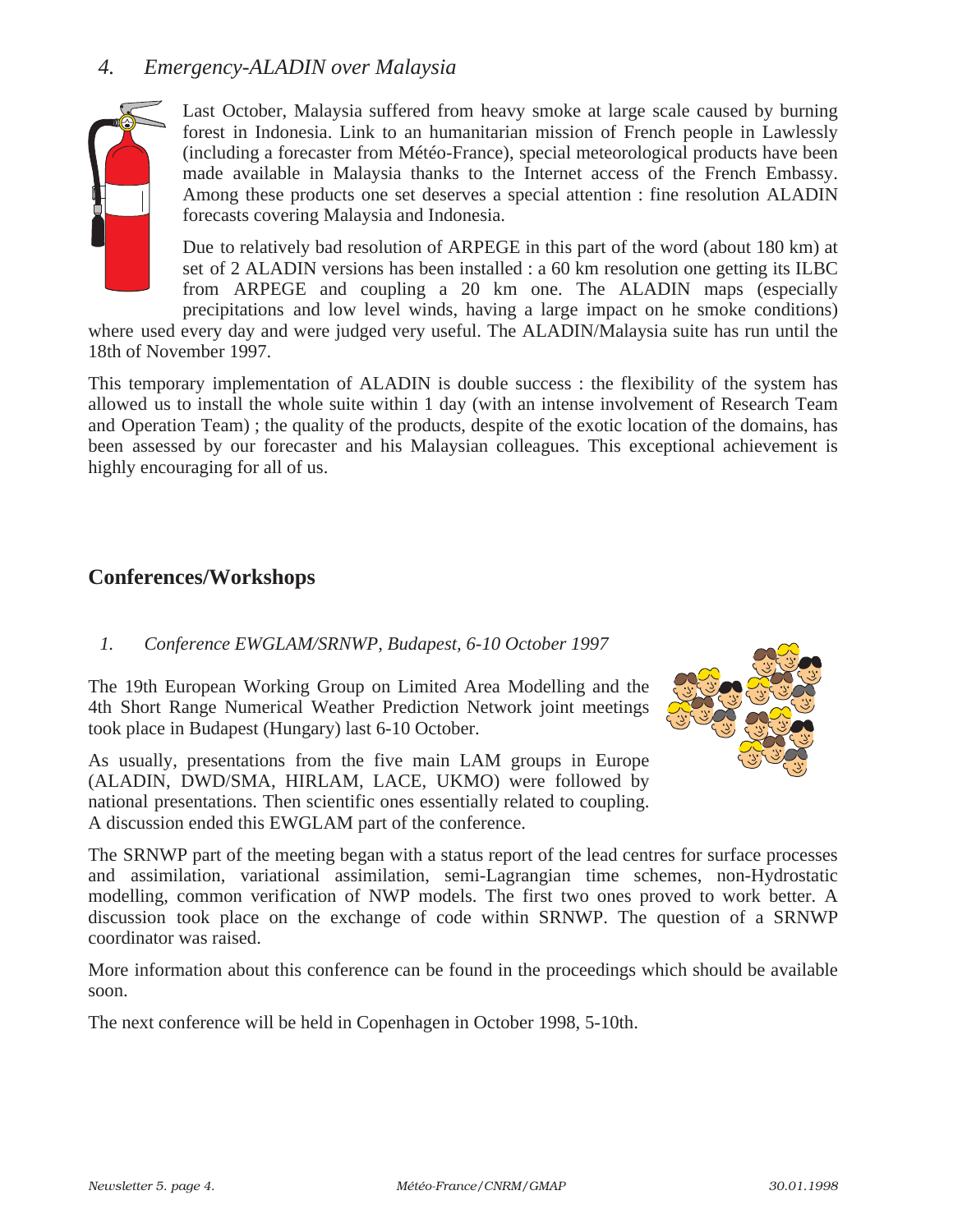

On Wednesday 8th of October in the evening, a short ALADIN meeting was organized besides the conference and gave us the opportunity to take stock of ALADIN workstation version (cf. « AWOC ») and ISBA implementation at Météo-France (cf. « Major change in the ALADIN code »).

#### *3. Atelier de Modélisation de l'Atmosphère, Toulouse, 2-3 December 1997*



ALADIN model was present in the "Atelier de Modélisation" held in Toulouse, 2nd-3rd December 1997. V. Ducrocq (CNRM/GMME) established diagnostics based on the ALADIN model for convection forecasting. A. Horanyi (Hungary) took stock on the adaptation of 3D-Var technique to ALADIN model. A subjective and an objective validation was presented by J-M Moisselin and M.

Tardy (SCEM/PREVI/Compas) : ALADIN appeared better than ARPEGE for most of the parameters controlled.

#### **Announcements**

*4. ALADIN Workshop to be held in Toulouse on February 18-20th, 1998 (following)*



As explained in the last Newsletter, the different implementations of ALADIN create a new necessity : an increased communication at the technical level between us and a well established coordination for all future evolutions of the code. The proposed workshop will help us to well identify the way how we

should work together from now onwards, on the technical point of view (code management, machine dependance, ...). It will benefit from the discussions already organized around the worskstations versions of ALADIN (If. AWOC for the specialists). The workshop will last three days, on the 18th, 19th and 20th February 1998. The first day would be dedicated to oral presentations. Practical activities would be organized during the second day. A one day discussion would conclude the workshop and define a clear strategy on the technical issues. The participation should be typically one person per ALADIN country (possible flexibility on that point).

Please contact Joel.Hoffman@meteo.fr for any comments on this proposal.

### *5. Major change in the ALADIN code (following)*



In October 1997, Jean-François GELEYN sent a letter to all ALADIN-Members NMSs' Directors and all ALADIN contact points for operational or pre-operational applications in order to clarify the situation about the potential replacement of the current surface parametrization of ALADIN by the so-called "ISBA" more realistic and advanced

scheme. All these ALADIN Contact points should have received a second letter to update the previous one with an up-to-date status of the latest developments, an update proposal "What to do ?". The consequences of the few changes explained in this letter are that we may delay the ISBA exercise by roughly one month but that there is not any more a 100% deadline. Otherwise the need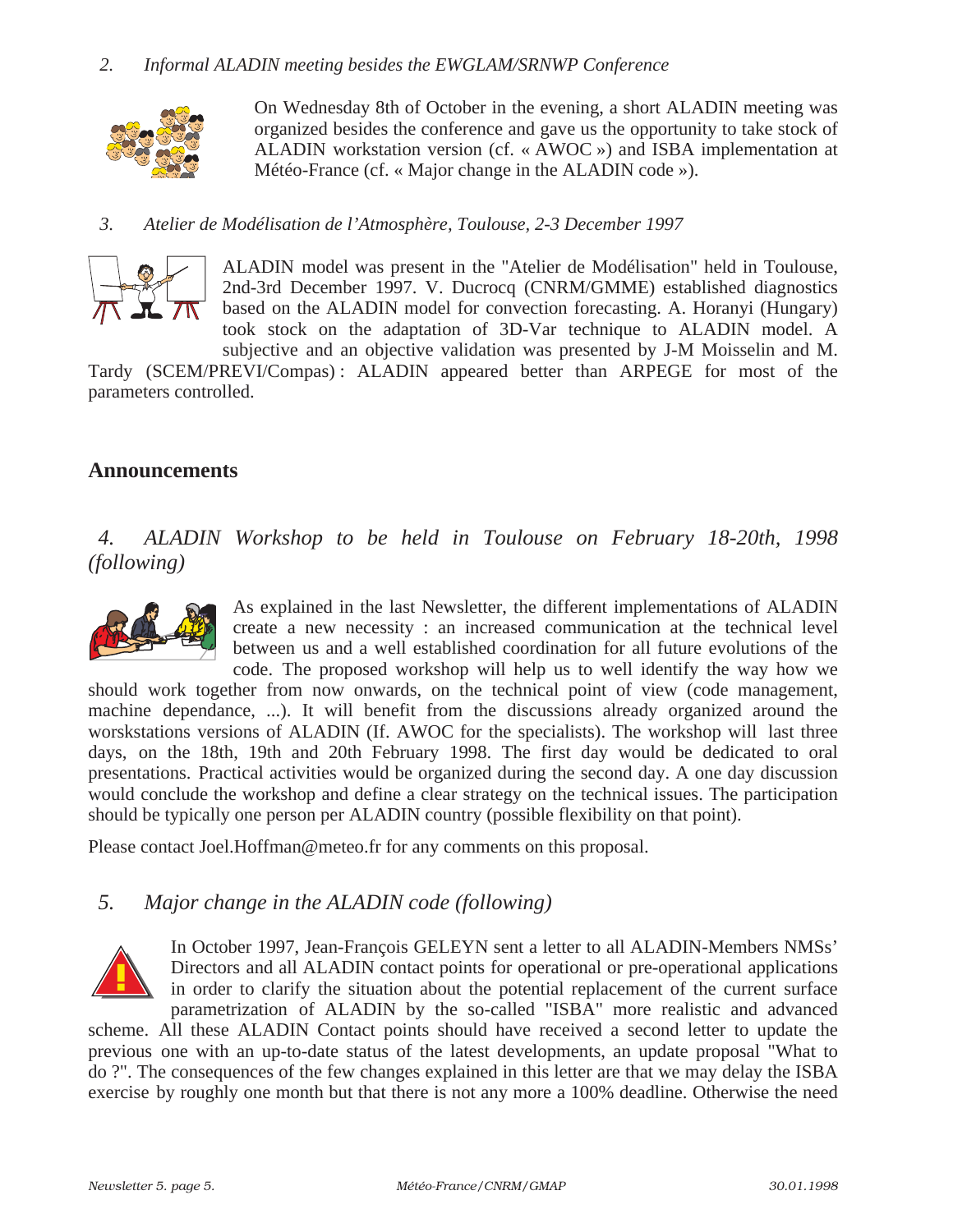for a unique target date for switching all applications and the consequences of this constraints remain unchanged.

# **Contacts & Informations**

These informations (and others) are available on a public ftp : cnrm-ftp.meteo.fr, under the directory /pub-aladin. Please connect on user anonymous and use you e-mail address as your password.

Some mailing also lists exist to make our correspondence smoother (details in the previous Newsletter); for example, the general list aladin@meteo.fr.

#### **Money Funding asked for some cooperations based on the ALADIN project**



*1. INCO-COPERNICUS keep-in-touch, so-called ''ALADIN-KIT''*

The funding from the ALADIN-KIT will be used for financing participations to the following meetings : - Workshop in Toulouse (February 1998) - Workshop in Prague (June 1998), - EWGLAM/SRNWP in Copenhagen (October 1998). Please contact joel.hoffman@meteo.fr.

#### *2. Embassies support*

For 1997 fundings, the last visits supported by the Ministry of Foreign Affairs have been planned until June 1998.

The request for 1998 fundings have been sent to the Minister for most of the countries. More details can be asked to Météo-France/DGS/IE/Arlette Rigaud (arlette.rigaud@meteo.fr ).

# **The (pre-) operational ALADIN models on big computers**

### *1. Operational ALADIN-MAROC in MAROC-Météo*

(more details mehdi.elabed@meteo.ma)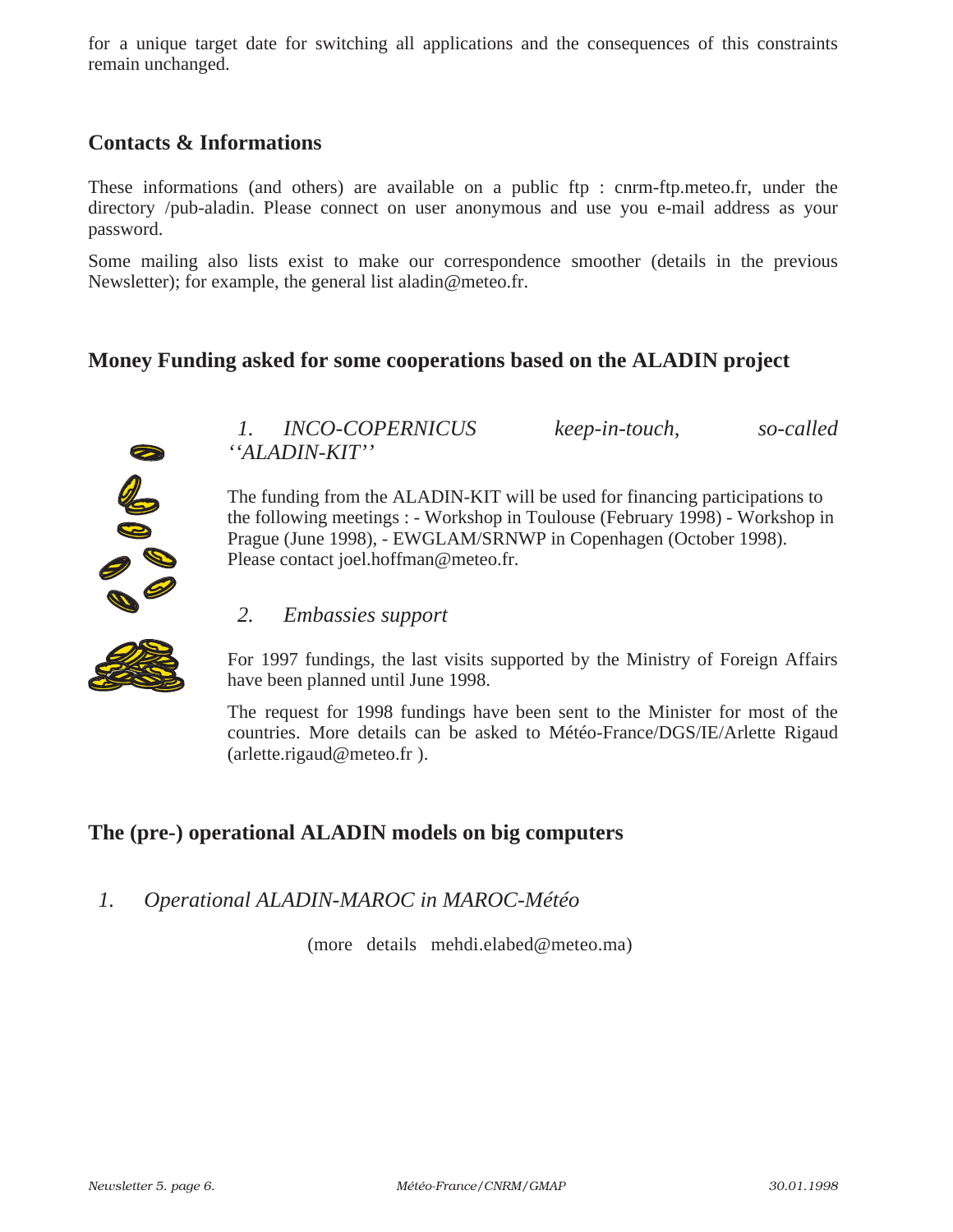### *2. Operational ALADIN-FRANCE in Météo-France*



(more details emmanuel.legrand@meteo.fr)

After a long validation process (more details in "Verification of ALADIN-FRANCE), including a 3-month period of intensive study by the central and regional forecasters, ALADIN-FRANCE has been finally declared fit for operational use. Following technical steps have been made:

the execution time is now as early as possible, according to the capacity of the CRAY C98 and to the issue of coexistence with ARPEGE in the same time on the computer. The 36h ALADIN-FRANCE forecast is now available at 3h45/15h30, approximately 45mn earlier than before. This is not as good as the

initial objective, which was to have it at 3h/15h: this will be achieved only on the new Fujitsu VPP700 computer, scheduled to become operational mid-1998.

• the dedicated links between Toulouse and the 7 regional centres have been upgraded to 384 Kbit/s at least (higher capacity for Paris). This allows us to add ALADIN numerous fields to the existing ARPEGE dissemination

Some ALADIN-FRANCE fields are routinely disseminated to the local centres (more than 100 of them in France) using the RETIM4 channel.



Further news in the next newsletter...

Two actions still need to be completed:

- the installation of a "parallel suite" for ALADIN-FRANCE
- the enhancement of the SYNERGIE interface, giving access to the central and regional forecasters to more ALADIN-FRANCE fields than now (regular Toulouse visitors can recognize our "vent d'Autan" on the two examples of ALADIN forecast on SYNERGIE interface).

These 2 actions are scheduled beginning of 1998. The next step will be then the porting of the whole NWP operational suite (ARPEGE + ALADIN-FRANCE) on the new Fujitsu.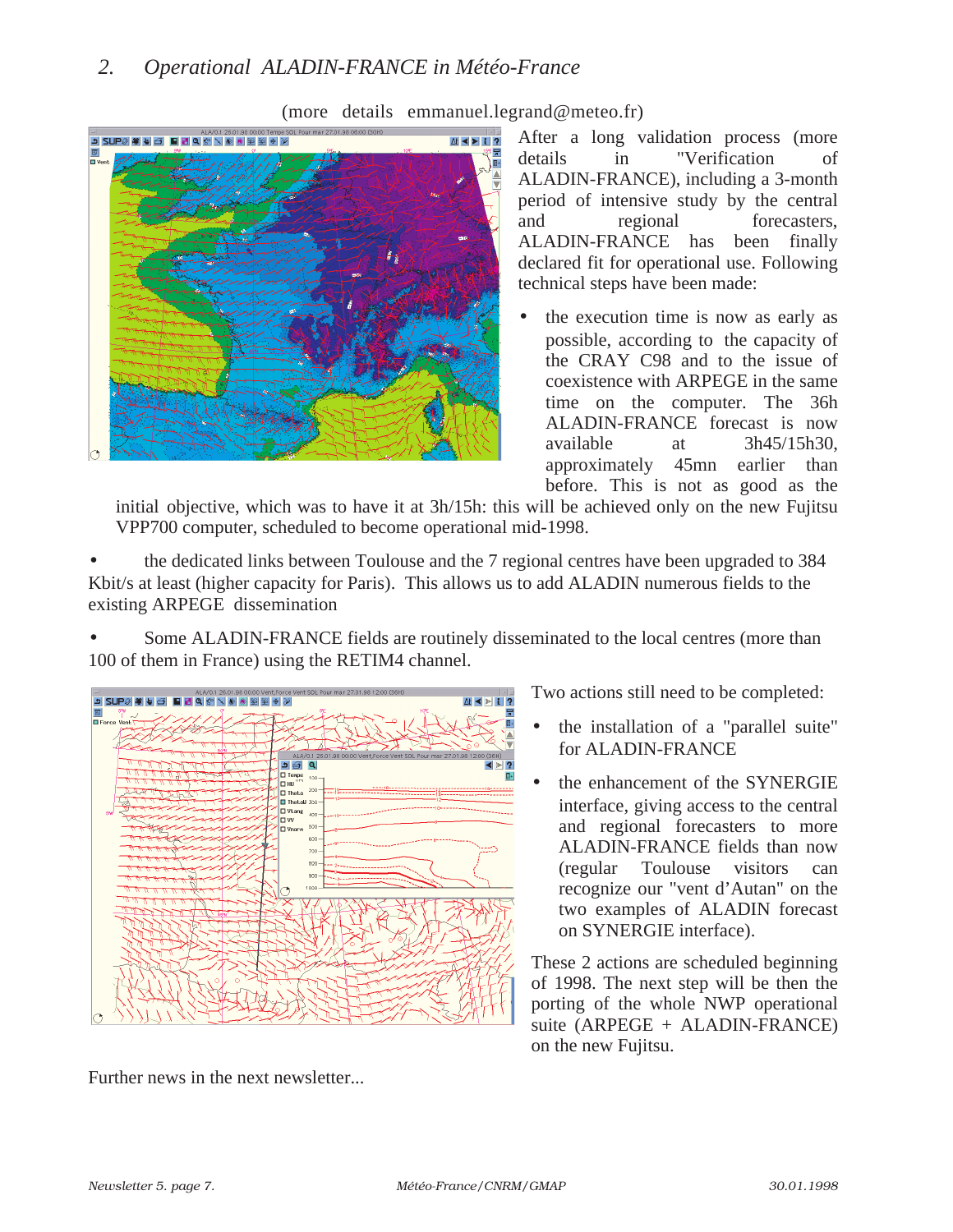*3. Pre-Operational ALADIN-LACE in Météo-France*

(more details bubnova@chmi.cz)

### *4. The operational implementation of ALADIN-BELGIUM*

(more details luc.gerard@oma.be)

*5. Future ALADIN-LACE in CHMI*

(more details : janousek@chmi.cz)

#### **The ALADIN models on workstations : activities since September 1996**



A new ALADIN version is born in the Instituto de Meteorologia in Lisbon. The cradle is a Dec Workstation (see above).

Very few changes for the other versions since the (comprehensive) reports presented in the last Newsletter. You will be told everything about the workstations version of ALADIN in the next Newsletter with the additional report of ALADIN Workshop to be held on workstation versions of ALADIN.

#### *1. Workstation version at the Instituto de Meteorologia (Portugal)*



(more details mario.almeida@meteo.pt)

The ALADIN version 7 has been installed on a DEC Workstation (operating system OS/1-V4.0). The choice of a correct configuration and the usage of several facilities within ALADIN including the CANARI option in a workstation environment have been made easier thanks to Liviu Dragulanescu 5-day visit. The next step is the creation of climatological files corresponding to the new geographical zone.

#### *2. Workstation version at Hungarian Meteorological Service*

#### (more details horanyi@met.hu)

As it was mentioned in the last Newsletter the Hungarian Meteorological Service decided to purchase a DEC 600 Au Personal Workstation for running the workstation version of ALADIN on it. The most important characteristics of this workstation are as follows:

> CPU clock rate: 600 MHz RAM: 512 MB Hard Disk: 8 GB specfp\_95: 21.3 OS: DEC UNIX Software: FORTRAN90, ANSI C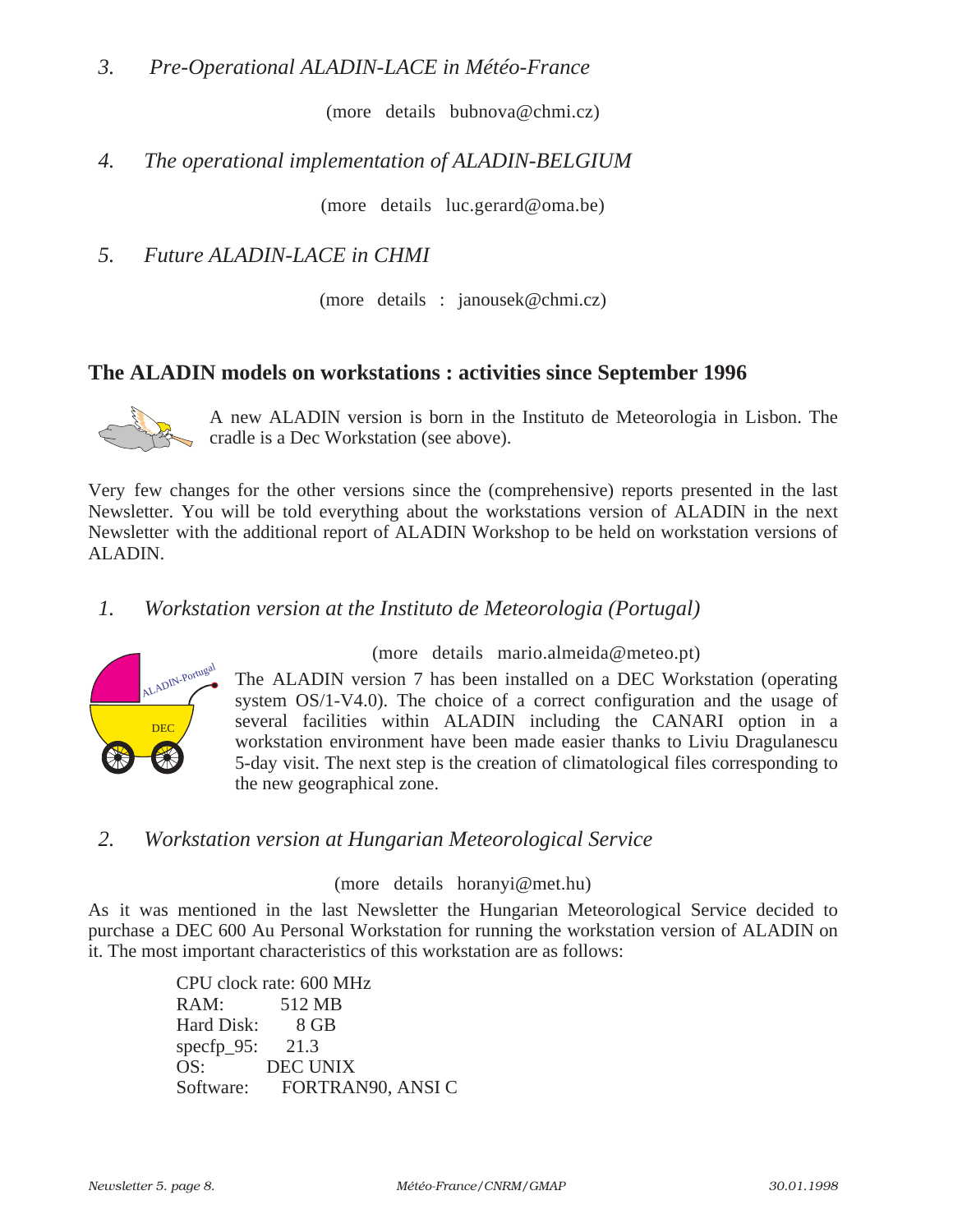First of all we have started to prepare the domain to be used for the workstation version of ALADIN. After consulting with the forecasters and taking into account the characteristics of the workstation the following domain was chosen:

> CORNERS: Lower left fi=42.5; lambda=10.5 Lower right fi=42.65; lambda=25.24 Upper left  $fi=52.11$ ; lambda= 8.79 Upper right fi=52.3; lambda=26.5 NUMBER OF POINTS: 112 \* 100 with 27 vertical levels RESOLUTION: 10.89 km

The model will be coupled by ALADIN/LACE (the coupling files are produced in Toulouse since 19th November, 1997) and the climatological files were also prepared. According to our plans we would like to put the workstation version of ALADIN into operations (having integrations twice a day for 48 hours) in the near future.

### *3. Workstation version at Slovenian Meteorological Service*

#### (more details mark.zagar@rzs-hm.si)

The quasi-operational activity at HMIS went on in the last quarter of 1997. Existing morning suite of ALADIN/SI has been complemented by the afternoon suite, having exactly the same time schedule. Due to the improved operational script of ALADIN/LACE in Toulouse, which prepares the national subdomain for Slovenia parallely with the integration of the model, ALADIN/SI now starts at 03:01 UTC and finishes at 04:23 UTC (+12 hrs for the afternoon run). The cycle 7 of the code is being used for operational purpose. The model outputs are appearing on visualization system in parallel with model run. Forecast of ALADIN/SI is presented to the forecaster and every interested person at HMIS in several ways: as fields of variables at different levels, as point forecast by stations and variable (particularly 2m temperature and precipitations) and as forecast infra-red satellite image. All this information is available at IntraNet and is best viewed by an http viewer. The same visualization is now used for ALADIN/LACE results as well, and is based on NCAR graphics package. You can have a look at some public available products at http://www.rzs-hm.si/napoved/aladin.html. For detailed wind forecast at the resolution of 2.5 km the dynamic adaptation of ALADIN/SI and ALADIN/LACE forecast can be performed on demand. Tkcs X window interface for ascs has been developed by Gregor Gregoric. It is installed also on Andante, have a look in ~mrpe694/cs/README for instructions.

# **Scientific topics for 1998 around ALADIN (mostly to be done in Toulouse)**



#### (not in priority order)

The above list is a preliminary list of scientific topics to be covered in 1998 as far as ALADIN is concerned. The list was compiled by Jean-Francois Geleyn with the help of Andras Horanyi and it is emphasized that it is a preliminary one as far as the subjects and also the persons are concerned. It is possible that some interesting and/or important topics were forgotten, so you are kindly asked to contact them in that case. It is also asked to propose some persons for those topics where there are no names or question marks can be found.

An extra level of coordination is desirable in the following topics: variational data assimilation, non-Hydrostatic, modelling and the lateral boundary condition problem. In these subjects both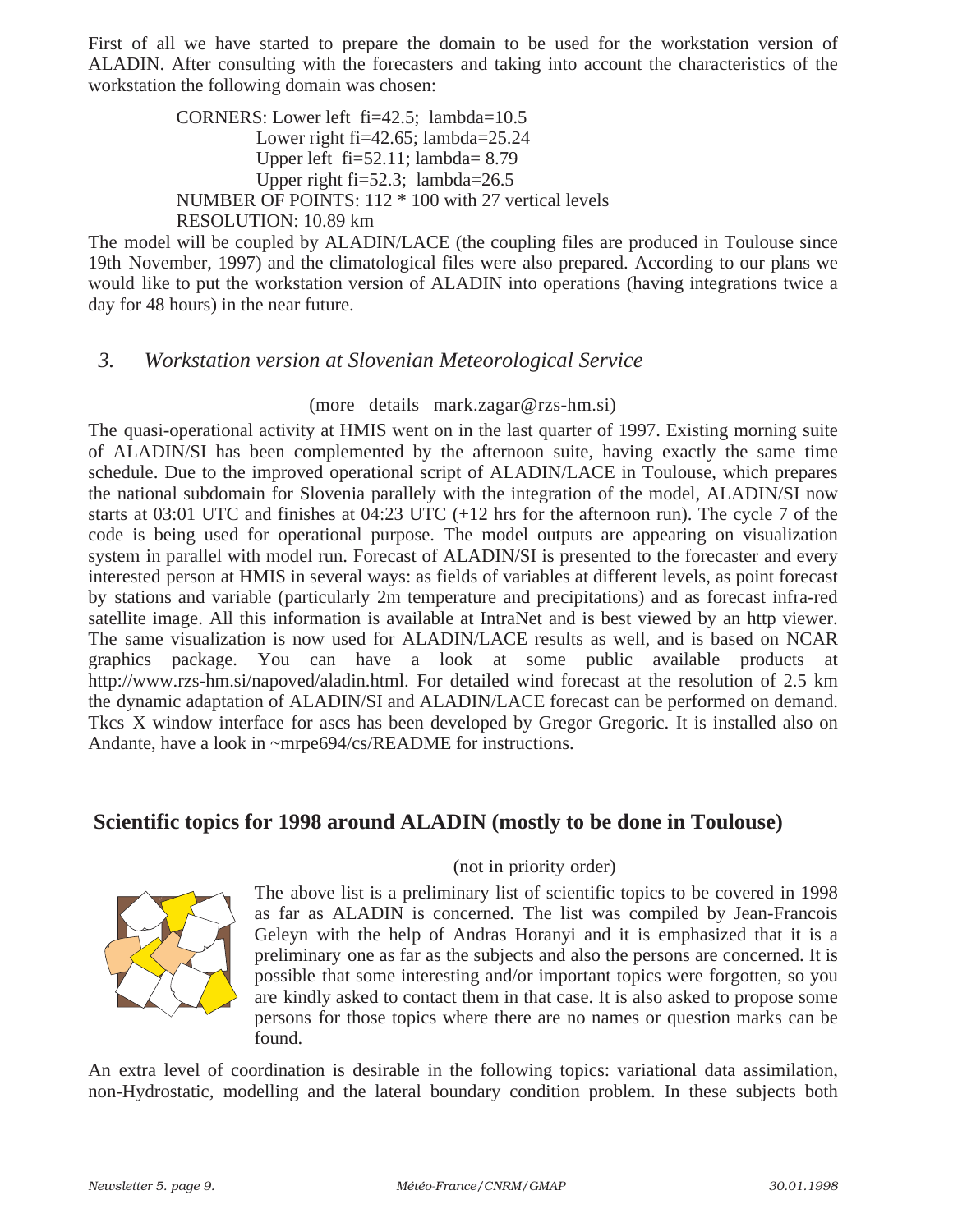coordinators were nominated : one from Météo-France side and one on the behalf of the other ALADIN countries.

# *1. DATA ASSIMILATION*

| Scientific topics to be covered in 1998                             | <b>Proposed names</b>      |
|---------------------------------------------------------------------|----------------------------|
| Adapt the Jb term from ARPEGE/IFS (statistical balance) to          | L. Berre (France)          |
| <b>ALADIN</b>                                                       | M. Siroka (Slovakia)       |
| Possible use of incremental/decremental approach together with      | V. Ivanovici (Romania)     |
| spectral coupling in 4DVAR; if not problem of the consistency of    | L. Dragulanescu            |
| 4DVAR strategies between the coupling model and the coupled         | (Romania)                  |
| one                                                                 |                            |
| Incremental DFI in coupled data assimilation mode                   | V. Ivanovici (Romania)     |
|                                                                     | L. Dragulanescu (Rom.)     |
|                                                                     | W. Sadiki (Morroco)        |
| Extension of DFI to grid-point variables for a potential use in     | 222                        |
| spectral coupling mode and in 3.5DVAR                               | D. Giard (France)          |
| Scientific study of sensitivities of forecast errors to initial and | C. Soci (Romania)          |
| lateral boundary conditions ("poor man's 4DVAR")                    | L. Dragulanescu            |
|                                                                     | (Romania)                  |
| Study the balance requirements for variational dat assimilation     | S. Issara (Morroco)        |
| Single observation experiments using optimal interpolation          | E. Cordoneanu (Romania)    |
| (CANARI)                                                            | C. Soci (Romania)          |
| Calculation of observation errors using the                         | Y. Wang (Austria)          |
| Hollingsworth-Lonnberg technique                                    |                            |
| Refinement of observation operators for ALADIN                      | L. Gaytandjieva (Bulgaria) |
| Impact of surface analysis, with CANARI and ISBA in ALADIN          | M. Zitouni (Croatia)       |
| 4DVAR experiments using simplified physics                          | M. Janiskova (Slovakia)    |
| Diagnostics on the calculation of background error covariances      | M. Monteiro (Portugal)     |
| using the NMC method                                                |                            |
| ISBA in CANARI, relative humidity from TOVS data                    | S. Issara (Morocco)        |
|                                                                     | R. Ajjaji (Morroco)        |

# *2. DYNAMICS*

| Scientific topics to be covered in 1998                    | <b>Proposed names</b>  |
|------------------------------------------------------------|------------------------|
| Technical problems related with the TL and AD of the       | M. Charron (Canada)    |
| non-Hydrostatic SL dynamics                                | M. Janousek (Czech R.) |
| Calculation of singular vectors using Lanczos algorithm    | F. Chome (Belgium)     |
| $\left(\text{configuration } 601\right)$                   |                        |
| SL version of the elastic version of the model             | M. Janousek (Czech R.) |
|                                                            | R. Bubnova (Czech R.)  |
| Increased sophistication of the "free-slip" lower boundary | R. Bubnova (Czech R.)  |
| condition for the elastic version of the model             |                        |
| Introduction of the SL formalism for the lower boundary    | D. Eemas (Slovenia)    |
| condition                                                  |                        |
| Relaxation of the thin layer hypothesis and simultaneous   | D. Dvorak (Czech R.)   |
| introduction of the vertical part of the Coriolis force    |                        |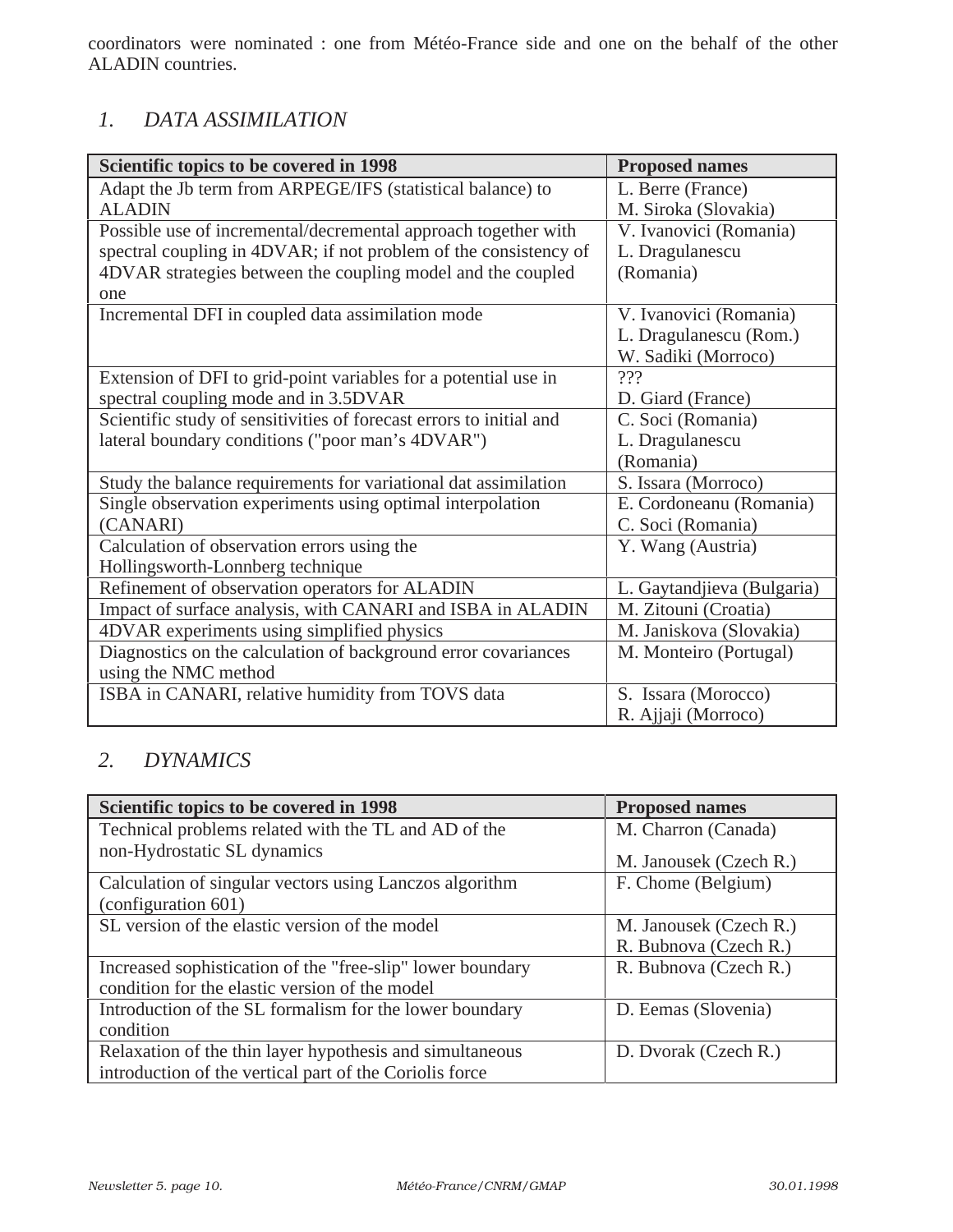| Study of the coupling between a hydrostatic coupling model and a | F. Prates (Portugal)      |
|------------------------------------------------------------------|---------------------------|
| non-Hydrostatic coupled one                                      |                           |
| Trial of linear (semi-linear) grids                              | M. Marku (Albania)        |
| Experiments with increased vertical resolution                   | M. Caian (Romania)        |
|                                                                  | E. Zsoter (Hungary)       |
|                                                                  | J. Boutahar (Morroco)     |
| Experiments using spectral coupling                              | M. El Abed (Morroco)      |
| 1D vertical model                                                | M. Zagar (Slovenia)       |
| Conservation properties of a two-time level semi-implicit SL     | I. Gospodinov (Bulgaria)  |
| scheme                                                           |                           |
| Dynamical and physical control of kinetic energy spectra         | F. Vana (Czech R.)        |
| Radiative upper bundary conditon for accustic waves              | J. Vivoda (Slovakia)      |
| Interaction between orography and gravity wave drag              | R. Mladek (Czech R.)      |
| TL of post-processing                                            | L. Dragulanescu (Romania) |

# *3. PHYSICS*

| Scientific topics to be covered in 1998                          | <b>Proposed names</b>      |
|------------------------------------------------------------------|----------------------------|
| Extension of the physics to the non-Hydrostatic framework        | L. Gerard (Belgium)        |
| Introduction of ozone as prognostic variable                     | Some interest from Croatia |
| More sophisticated treatment of the radiative properties of the  | C. Madeira (Portugal)      |
| clouds                                                           | J.-M. Piriou (France)      |
| Exploration of the evolution towards higher order closure        | D. Dufkova (Czech R.)      |
| representation of the turbulence                                 | E. Bazile (France)         |
| Study of the problem of internal downdrafts (also as a potential | T. Haiden (Austria)        |
| replacement for a separated parametrisation of shallow           |                            |
| convection)                                                      |                            |
| Cloudwater as prognostic variable                                | D. Banciu (Romania)        |
| CROCUS, snow model                                               | V. Spiridonov (Bulgaria)   |
| Closure for convection                                           | M. El Abed (Morocco)       |
| Intercomparison of physical parametrization packages             | J. Vivoda (Slovakia)       |

# *4. COORDINATORS:*

| <b>TOPICS</b>                 | <b>FRANCE</b>         | <b>ALADIN team outside FRANCE</b> |  |
|-------------------------------|-----------------------|-----------------------------------|--|
| variational data assimilation | <b>Vincent Casse</b>  | Andras Horanyi (Hungary)          |  |
| non-Hydrostatic modelling     | <b>Martin Charron</b> | Radmila Bubnova (Czech Rep.)      |  |
| LBC problem                   | Patricia Pottier      | Vladimir Ivanovici (Romania)      |  |

# **''Réseau Formation Recherche'' : PhD Studies**

- Filip VANA : nothing new since the report in the last Newsletter.
- Mark ZAGAR : nothing new since the report in the last Newsletter.
- Ilian GOSPODINOV : nothing new since the report in the last Newsletter.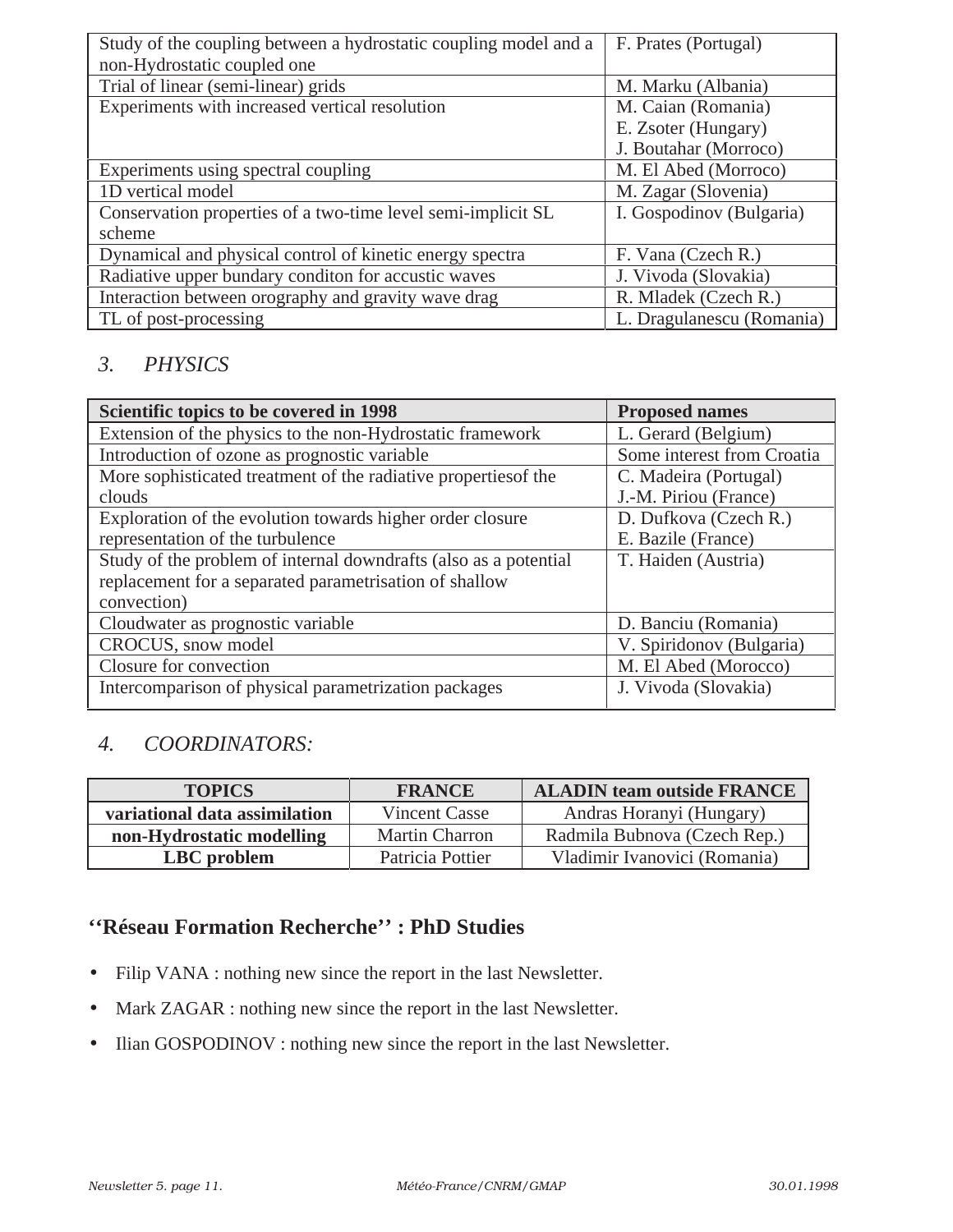• Doina BANCIU : A new experiment concerning the capacity of the ALADIN model to forecast





squall lines has been carried out on a fast moving squall line developed over Southwestern Germany and Switzerland in the prefrontal area of a cold air on 21 th of July 1992. The evolution of this squall line was the subject of several detailed real data analysis (Haas et al., 1997, "The squall line of 21 July in Southern Germany: an observational Case Study", Beitr.Phys.Atmosph, May, vol 70, p. 147-165, Finke, U. and Hauf, T.,1997, "the severe convective storm in Central Europe on July 21,1992 - a research dataset", DLR-Mitteilung 97-02) and of numerical simulation (see Wergen, W., 1994, "Recent LAM activities at DWD", LAM Newsletter, no. 24, p. 77-79).

This situation was studied thanks to the successive nesting : ARPEGE integration started with ECMWF reanalysis; a first ALADIN integration over a domain of 2000 x 2000 km with a mesh size about 12 km; a

second ALADIN integration over a smaller domain (1200 x 1200) with an increased horizontal resolution  $\left(\sim 7 \text{km}\right)$ .

The structure and the development of the simulated squall line were compared to satellite and radar data analysis. Nuclei of associated downward and upward motion have been correctly simulated (cf the vertical cross-section over South Germany obtained without -OBS2, and with -OBS3, downdraft parametrization). The effect of the downdraft parameterization was greater than for other situations, probably thanks to better initial conditions.

But although the squall line was correctly simulated, the surface wind velocity had smaller values than the observed ones. More verifications are necessary to evaluate the real effect of downdraft parameterization.



Marta JANISKOVA : The experiments to include simplified physical parametrizations in the 4D-Var system of the global forecast model ARPEGE went on. Tests on physical parametrization schemes of vertical diffusion, gravity wave drag and large scale precipitation have been done on FASTEX (Fronts and Atlantic Storm Track Experiment) situations. The behavior of the incremental 4D-Var assimilation with physical parametrizations, in a concrete realistic situation, was studied through its comparison to 3D-Var and 4D-Var assimilations using an adiabatic model. The quality of convergence of the variational scheme and the evolution of cost functions for 6-hour a assimilation cycle were first checked. Then, forecasts were performed up to 72 hours starting from the initial state obtained using the different assimilations. The preliminary results clearly indicate that other experiments will be necessary to improve the quality of the 4D-Var data assimilation system. However, despite the lack of tuning, 4D-Var with simplified physics prove to have a favorable influence of cost functions and is able to fit some physical processes even better than it was expected.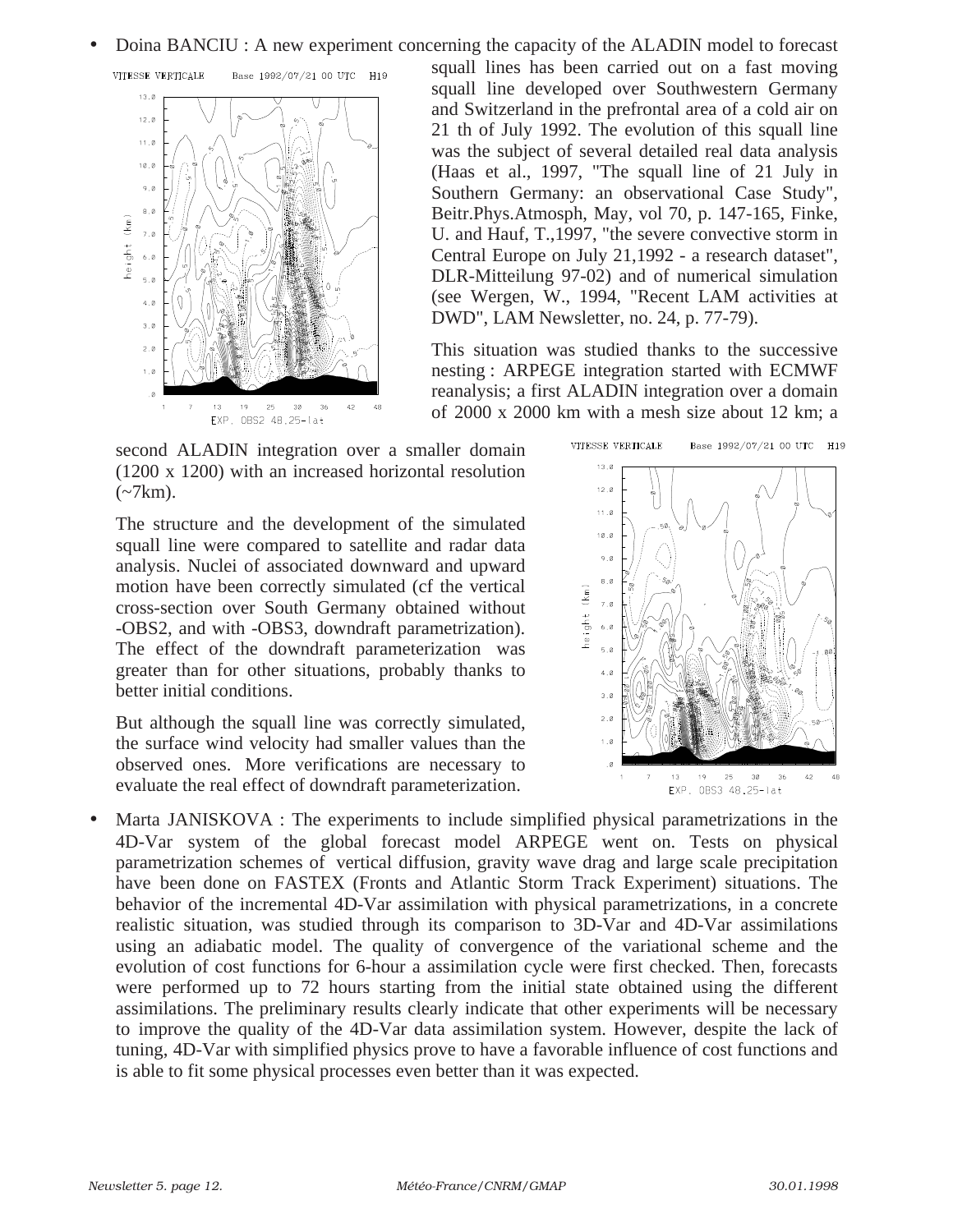# **VERIFICATION OF ALADIN-LACE CLOUDINESS FORECASTS IN AUSTRIA**

(more details thomas.haiden@zamg.ac.at)

SYNOP surface station cloud amount observations at some Austrian locations and total cloudiness predictions of operational ALADIN-LACE and ECMWF were compared on a simple point-to-point basis. The idea is to learn more about the strengths and weaknesses of the cloudiness parameterization in ALADIN in order to see where improvement are needed most. The results presented below are, however, preliminary and are to be followed by a more in-depth analysis.

The evaluation included 7 stations at major cities, with two of them located within the Alps (Innsbruck, Klagenfurt), two at the Alpine rim (Graz, Salzburg), and three in lowland areas (Linz, St.Pölten, Vienna). The period studied was 97/06/12 to 97/12/31 (203 days), evaluation times were 06, 12 and 18 UTC. Occurrences of ground fog were excluded from the statistics. Table 1 shows the rms errors at these stations for ALADIN and, for comparison, the rms error of the ECMWF short-range forecast. Both grid-point fields were interpolated bilinearly to the station locations.

| <b>Station</b> | rms (ALD)<br>$[1/8]$ | rms (ECM)<br>$[1/8]$ |
|----------------|----------------------|----------------------|
| Linz           | 2.36                 | 2.44                 |
| St. Pölten     | 2.23                 | 2.29                 |
| Vienna         | 2.23                 | 2.36                 |
| Innsbruck      | 2.42                 | 2.21                 |
| Salzburg       | 2.40                 | 2.58                 |
| Klagenfurt     | 2.77                 | 2.82                 |
| Graz           | 2.46                 | 2.41                 |
| Total          | 2.41                 | 2.45                 |

**Table 1** : Root-mean-square error (in octas) of short-range total cloudiness predictions by ALADIN-LACE and by ECMWF for some Austrian stations.

On average, ALADIN gave slightly better point predictions than ECMWF, mainly due to higher skill at the lowland stations. Largest errors were found for Klagenfurt in both models. Inspection of contingency tables for observed vs. ALADIN total cloudiness reveals that in Klagenfurt there is a higher number than at other stations of cases with 0-1/8 predicted and 7-8/8 observed. Closer analysis shows that in most of these cases there was high inversion fog (low stratus, low



stratocumulus) present, covering valleys and lowlands, with mountain stations reporting at the same time much less, or even zero, cloud cover. The ALADIN predictive skill at such occasions is improved significantly when only the cloud amount observed outside the boundary layer is used for comparison.

Figure 1 shows results of all stations combined, and stratified according to observed cloud amount. While ALADIN performs better than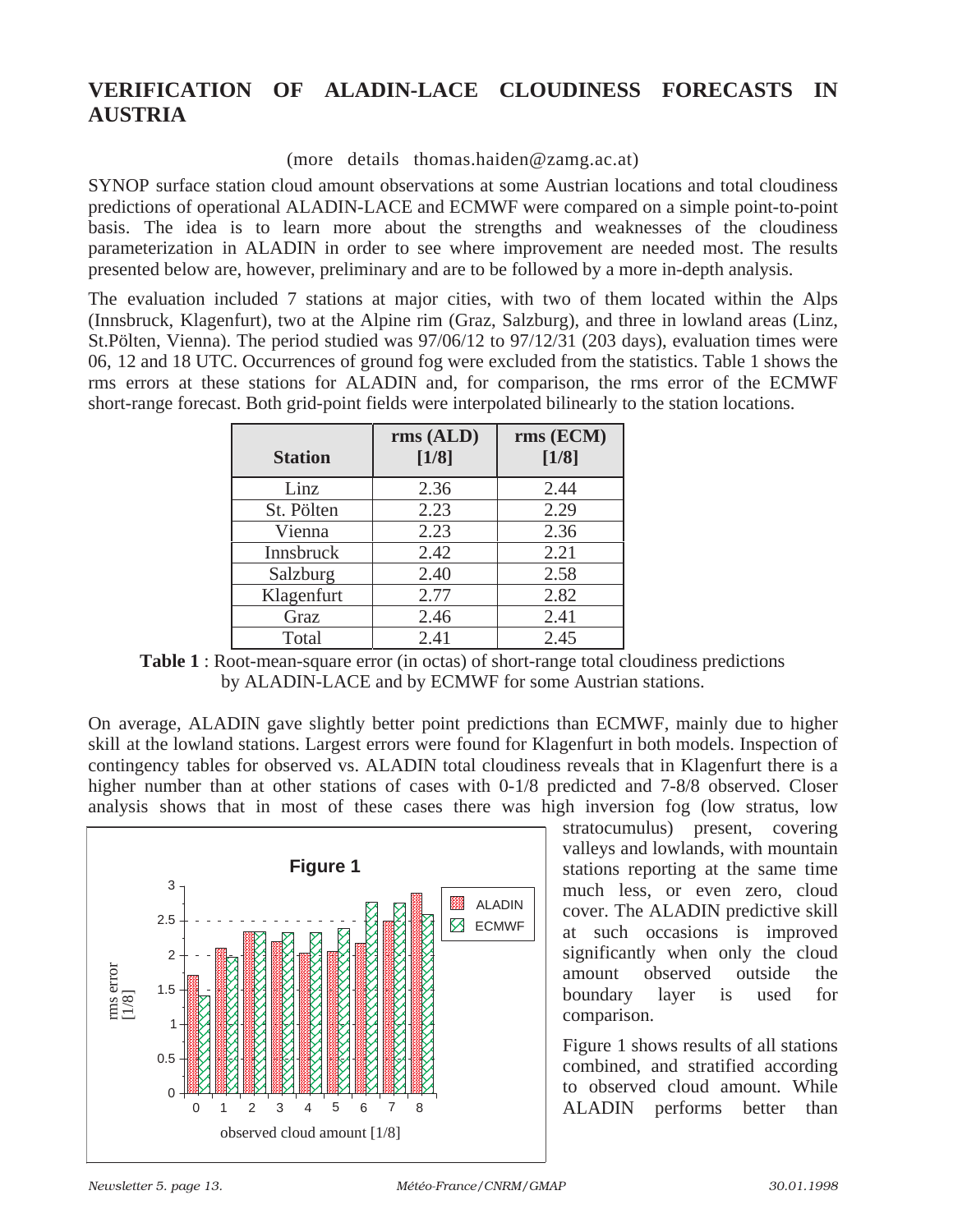ECMWF in the range 3-7/8, the forecast of zero and full cloud cover are less satisfactory. It is basically due to ALADIN predicting more frequently than ECMWF 1-2/8 cloudiness when there actually was none, and 6-7/8 when full cover was observed. Further investigation is required to determine the synoptic settings in which these cases occur.

For the operational forecaster it is useful to know the reliability of a prognostic variable as a function of its predicted value (rather than the observed one), because it is the only value available a priori. In practice the most essential distinction is between little cloudiness, including clear sky, medium cloudiness, and near or full overcast. Accordingly, we lump together cloud amount values into the three equally sized ranges 0-2, 3-5, and 6-8 octas, and determine the probability of the observed amounts falling into the predicted ranges (Table 2).

|        |      | $0-2 \text{ octas}$ 3-5 octas 6-8 octas |      |
|--------|------|-----------------------------------------|------|
| p(ALD) | 66.5 | 24.1                                    | 81.5 |
| p(ECM) | 58.1 | 24.6                                    | 84.0 |

Table 2 : Probability p (in %) of different model forecasts being true.

There are large differences of forecast reliability between different ranges. The greatest amount of information seems to be contained in the 6-8/8 forecast which for both models holds true in more than 80 % of cases. In the 0-2/8 range, ALADIN forecasts are significantly more reliable than those of the ECMWF. Note that for medium (3-5/8) cloud amount predictions, the reliability of both models is extremely low. It follows that there is a systematic deficiency in the parameterization of total cloudiness in the models. In the majority of these incorrect, medium prediction cases, actual cloud cover was 7-8/8, caused by elevated fog layers that where not present in the models. The fact that these layers of low stratus often occur when there is little upper cloudiness may explain the negative correlation between forecast and observation.

It is important to note that the simple point-to-point rms calculation applied here favours smooth, low variance fields. Thus, in a case where the spatially and temporally more variable ALADIN forecast manages to achieve the same rms as the corresponding ECMWF field, it is very likely superior with regard to field structure and patterns. It should also be stressed that the period studied is too short to reveal actual model climatology.

# **ALADIN-FRANCE intensive validation - winter 1997**

(more details jean-marc.moisselin@meteo.fr or francis.pouponneau@meteo.fr) ALADIN-FRANCE is a limited area model wich uses ARPEGE initial and boundary conditions. The maximum forecast range is 36H.

Before ALADIN-FRANCE intensive period of validation at Météo-France by national and regional forecasters, many studies have proved the impact of the model, compared to ARPEGE. For example, the "Cas de Béziers" showed the capacity of ALADIN to forecast massive precipitations.

During the three months period of intensive validation at Météo-France from 1996/12/01 to 1997/02/28, regional centers and central center forecasters had to choose between ARPEGE and ALADIN-FRANCE (subjective validation). The question was "in an operational context what model do you choose". The "equal" choice were excluded and forecasters had 4 choices.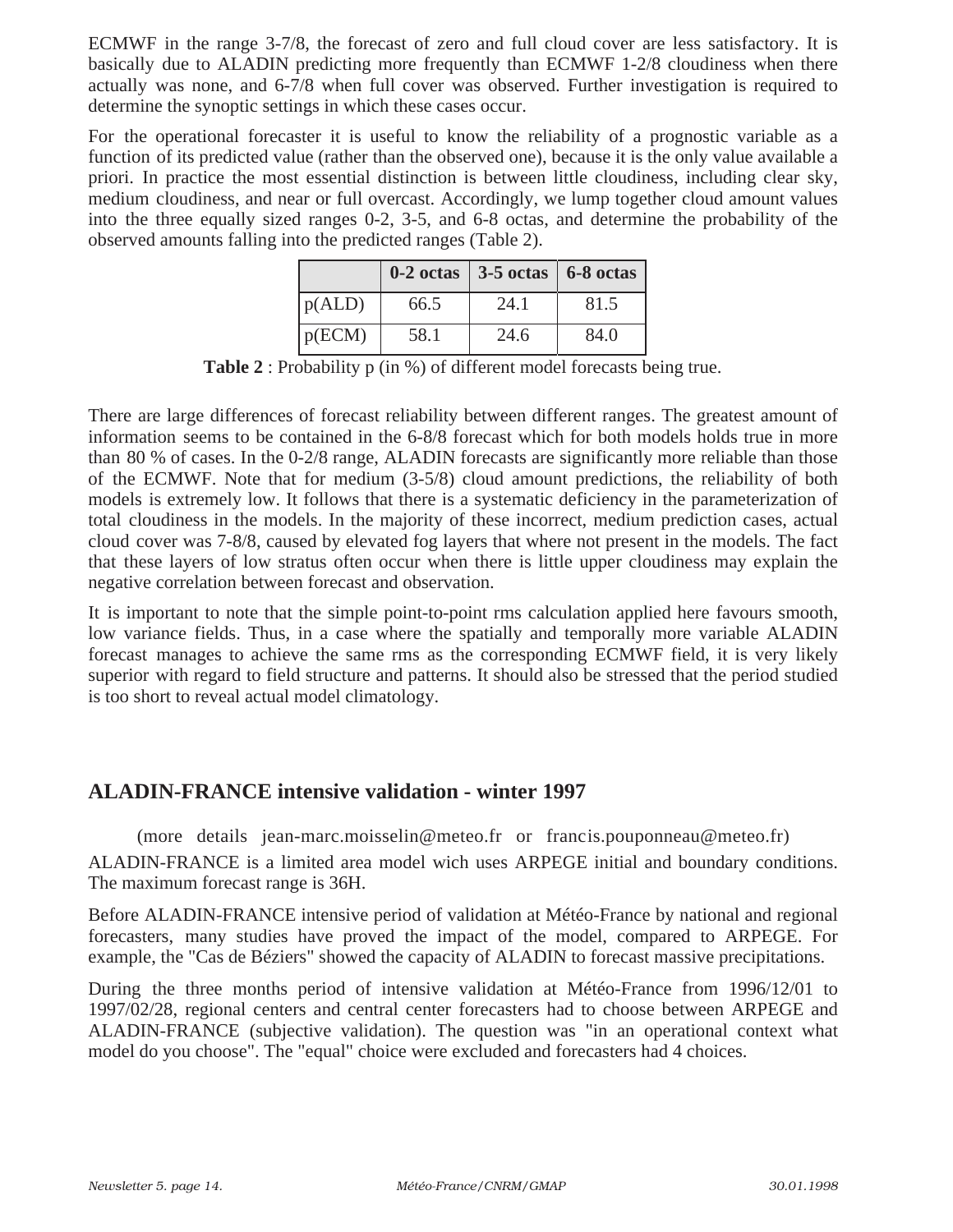Most of judgements were "ALADIN better" or "ARPEGE better". Only 1% of the judgement were "ALADIN much better" or "ARPEGE much better".

Next figure shows that forecasters choose more often ALADIN, even at the 36H forecast range.



The results are quite the same

for the objective validation : there are *no big differences* between ARPEGE and ALADIN but *ALA-DIN is almost always better than ARPEGE* (except for precipitations during the validation period)

### **Scores on ALADIN-FRANCE during the last quarter of 1997**

(more details jean-marc.moisselin@meteo.fr or francis.pouponneau@meteo.fr) The scores (bias and root mean squared error) plotted on the figure on the next page correspond to the scores calculated against surface observations SYNOP over the domain ALADIN-FRANCE (FRANP01). Scores are averaged over the last three month of 1997, for each 6 hours time-step. RMS and bias are the average of the daily RMS and bias (weighted by the number of observations).

Some comments :

- *MSLP* : The RMS rises with time-step (from 0.8 to 2.0 hPa); The bias has a large amplitude (from 0.2 to 0.5 hPa) during the first 12 hours and decreases with respect to increasing time-step.
- *CORR-TEMPERATURE*: The RMS and the bias are large even at 0 hour forecast range (about 2 degrees).
- *PRECIPITATIONS :* High amplitude of the RMS at 12 and 36 hours for the RMS (2.9 and 3.0 mm) while the bias is quite null.
- *NEBULOSITY*: The RMS is important, but does not vary a lot with forecast range (from 28 to 33 %). The bias is relatively strong.
- *WIND Direction and FORCE :* Despite an initial high intensity, the bias becomes relatively weak after 6 hours. However the RMS is very high during the whole integration.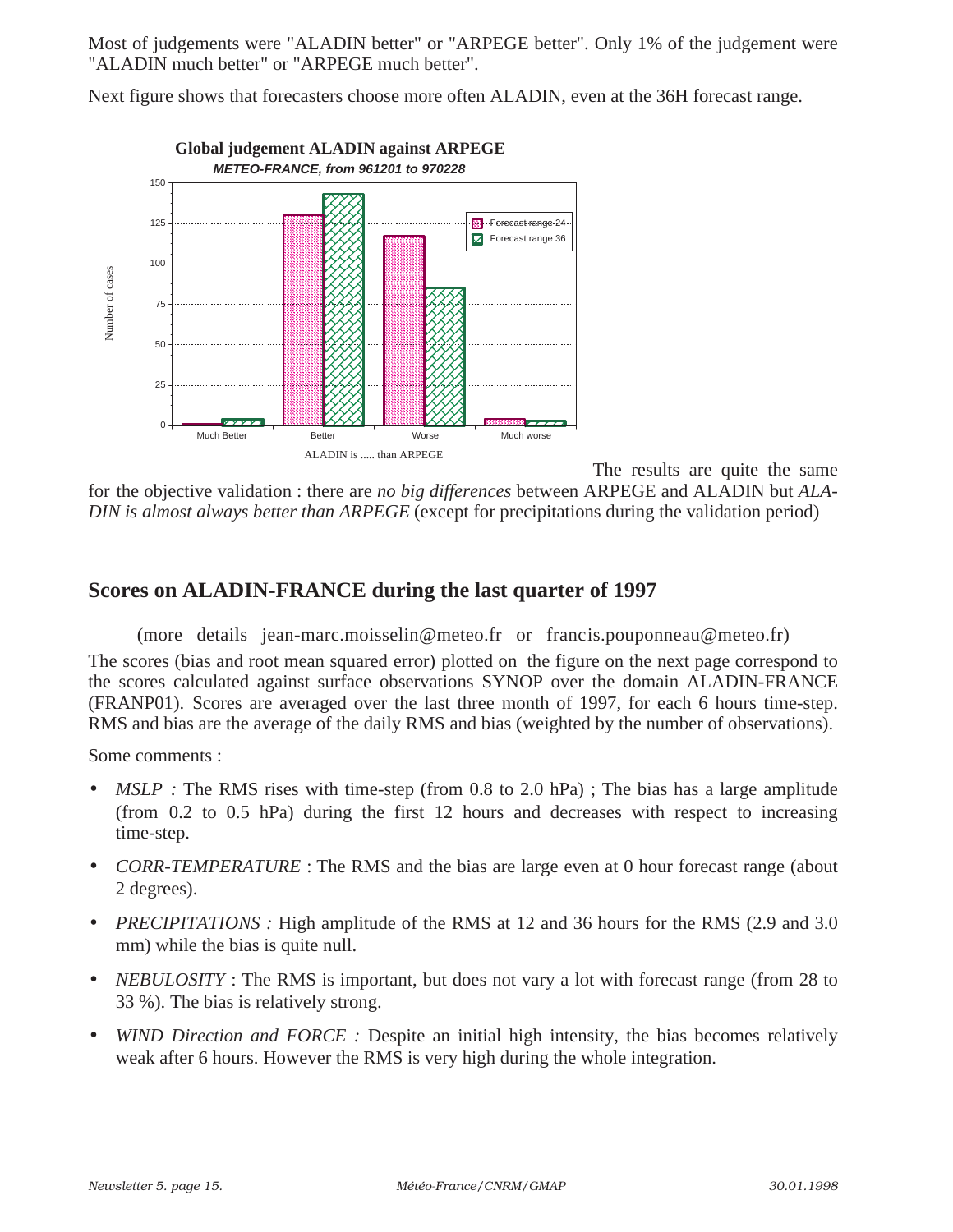*Humidity :* There is a diary cycle of the error of the RMS and bias (amplitude RMS 13%,  $S_{\overline{L}}$  $\boldsymbol{\omega}$ diary cycle of the error of the RMS and bias (amplitude RMS 13%,

•



mm





-0.5

 $\overline{0}$ .

 $0.5$ 

hPa

1.0

1.5

2.0



















-1 $\overline{\mathbf{a}}$ 

4999

9999

Observations

14999

METEO-FRANCE, SCEM/Previ/Compas Model performance PLAD1

AREA=FRANP01 SYNOPs comparison From 05/10/1997 to 31/12/1997 Based on a 00UTC initial data set

PMER = MSLP (hPa)<br>TCOR = CORR. TEMPERATURE (K)<br>RR = PRECIPITATIONS (mm)<br>NEBT = NEBULOSITY (%)<br>DD = WIND DIRECTION (Dg)<br>FF = WIND FORCE (m/s)<br>HU = HUMIDITY (%)

- Bias PLAD1.r 0/Synop

\*<sup>\*</sup> Rms PLAD1.r 0/Synop

FRANP01\_NEBT



0.0

20.0

30.0

 $40.0$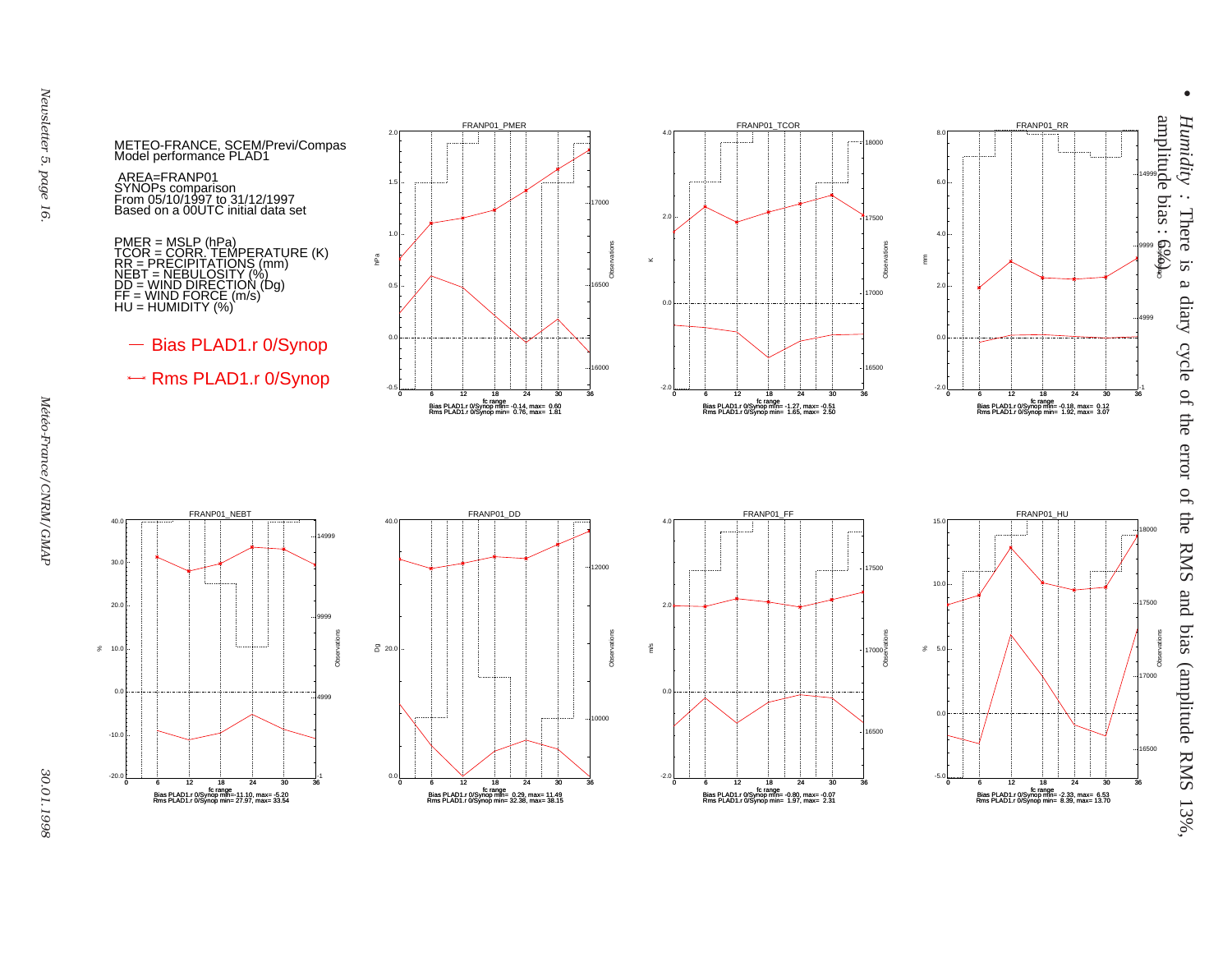### **Participations in the ALADIN project**

The statistics about the participations in the ALADIN project and the ensuing compilation of the ALADIN developments is drawn up from the contributions sent by the representative of each country. Please find in annex a few graphics illustrating the last summary of the participation in the ALADIN project.

In the next two parts ("Deported developments during the third quarter of 1997" and "ALADIN developments in Toulouse during the last quarter of 1997"), you will find the list of the ALADIN developments (in and outside Toulouse) excepted those detailed in the previous pages : PhD studies, developments for workstation versions or operational suite, work on data assimilation, ... during the quarters concerned by this Newsletter. The following informations concerning the deported developments are obtained from informations you sent.

### **Deported developments during the third quarter of 1997**

During these four quarters, more than 40 persons have worked on ALADIN "at home" (i.e. in their NMS : not in Toulouse) and their global effort represents more than 50 people.month during this period.

### *1. In Austria*

- Analysis and verification about the heavy rain event in July 97 (H. Seidl, T. Haiden, G. Hermann, G. Skoda)
- Programs for decoding, interpolation and derived quantities of retrieved ALADIN data from Tel Arc-server in Vienna (H. Seidl)
- Verification of the ALADIN product cloudiness (T. Haiden).

### *2. In Belgium*

- Implementation of ALADIN in Belgium (L. Gerard), informatic aspects (J. Vanderborght)
- Administrative tasks (A. Quinet)
- Evaluation of the ALADIN products (J. Nemeghaire)

#### *3. In Bulgaria*

- Nothing this quarter.
- *4. In Croatia*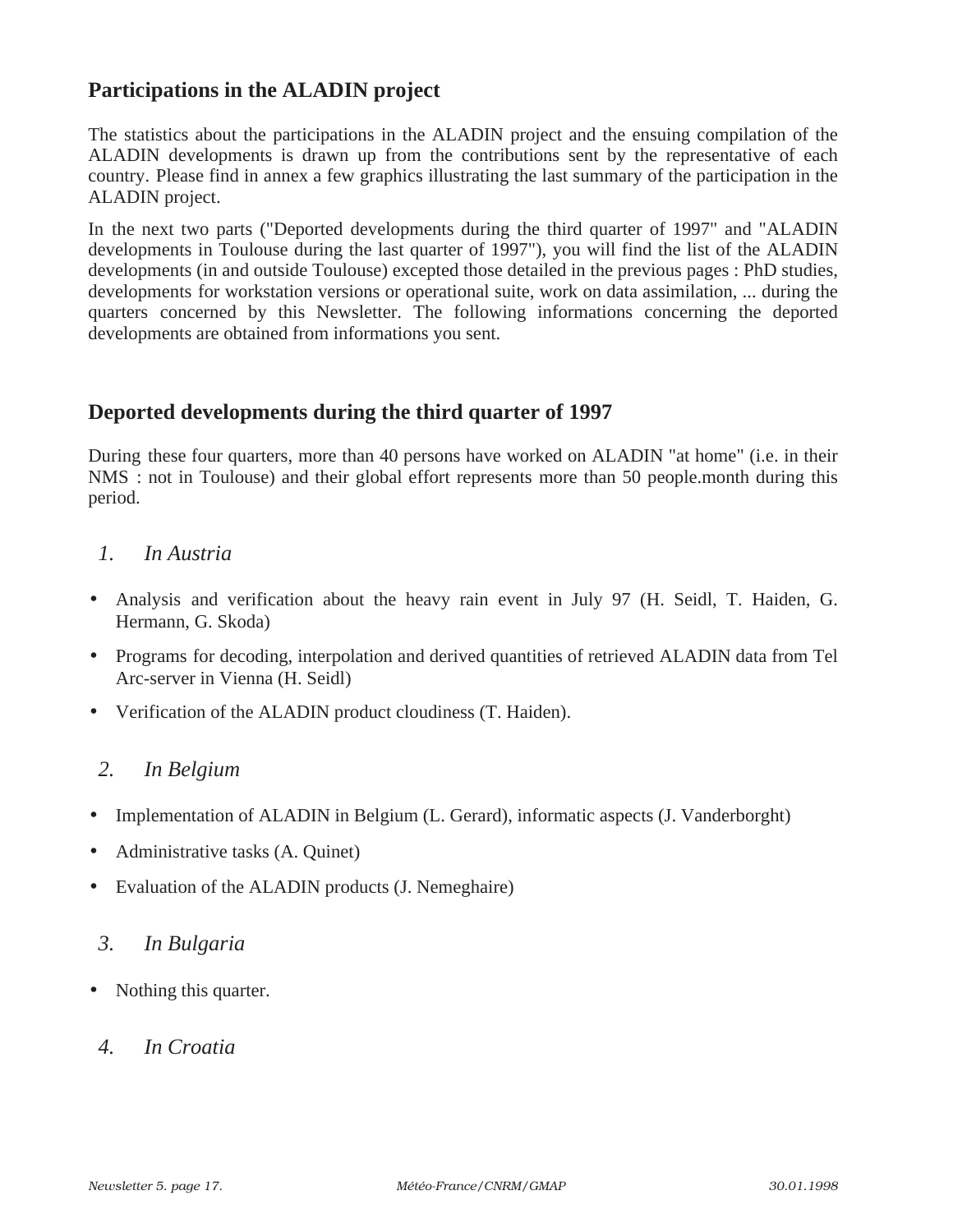• HRID : further development and optimization and visualization using GRADS graphical tool (D. Glasnovic, J. Smitlehner).

### *5. In Czech Republic*

- Verification of the ALADIN pseudo-TEMPs (Z. Huthova)
- Adaptation of statistical procedures for the verification of ALADIN pseudo-TEMPs (D. Hlubinka)
- Writing of the review paper on the physical parametrizations of ALADIN (F. Vana)
- Evaluation of the benchmarks of ALADIN for the new computer for ALADIN in CHMI (R. Bubnova)
- Maintenance of the operational suite of ALADIN processing in the weather service and evaluation of the tenders for the new computer for ALADIN in CHMI (M. Janousek).

### *6. In Hungary*

- Duties as Project Scientific Officer of RC-LACE, preparation of the workstation version of ALADIN for Hungary (A. Horanyi)
- Verification of ALADIN (I. Ihasz).

### *7. In Morocco*

- Tests of new climatological files, tests of AL06 for E701 configuration (J. Boutahar, S. Issara, R. Ajjaji)
- Comparison of ALADIN-MAROC with ARPEGE (M. El Abed)
- Preliminary studies for the project "Improvement of the precipitation forecasts of ALADIN-MAROC (S. Issara, J. Boutahar), study of the impact of TEQREF and HDIRQ on the precipitations in ALADIN-MAROC (M. El Abed)
- Developments of graphical tools for supervision of the ALADIN-MAROC suite, development of a procedure for the creation of forecasted TEMP messages from the model, development of procedures for transforming CMAFOC files, FULL-POS files, etc... (R. Ajjaji).

# *8. In Poland*

- Administration and NWP lab organization (M. Jerczynski, A. Dziedzic)
- Model implementation on Convex (M. Jerczynski)
- Getting skills in NWP (M. Szczech).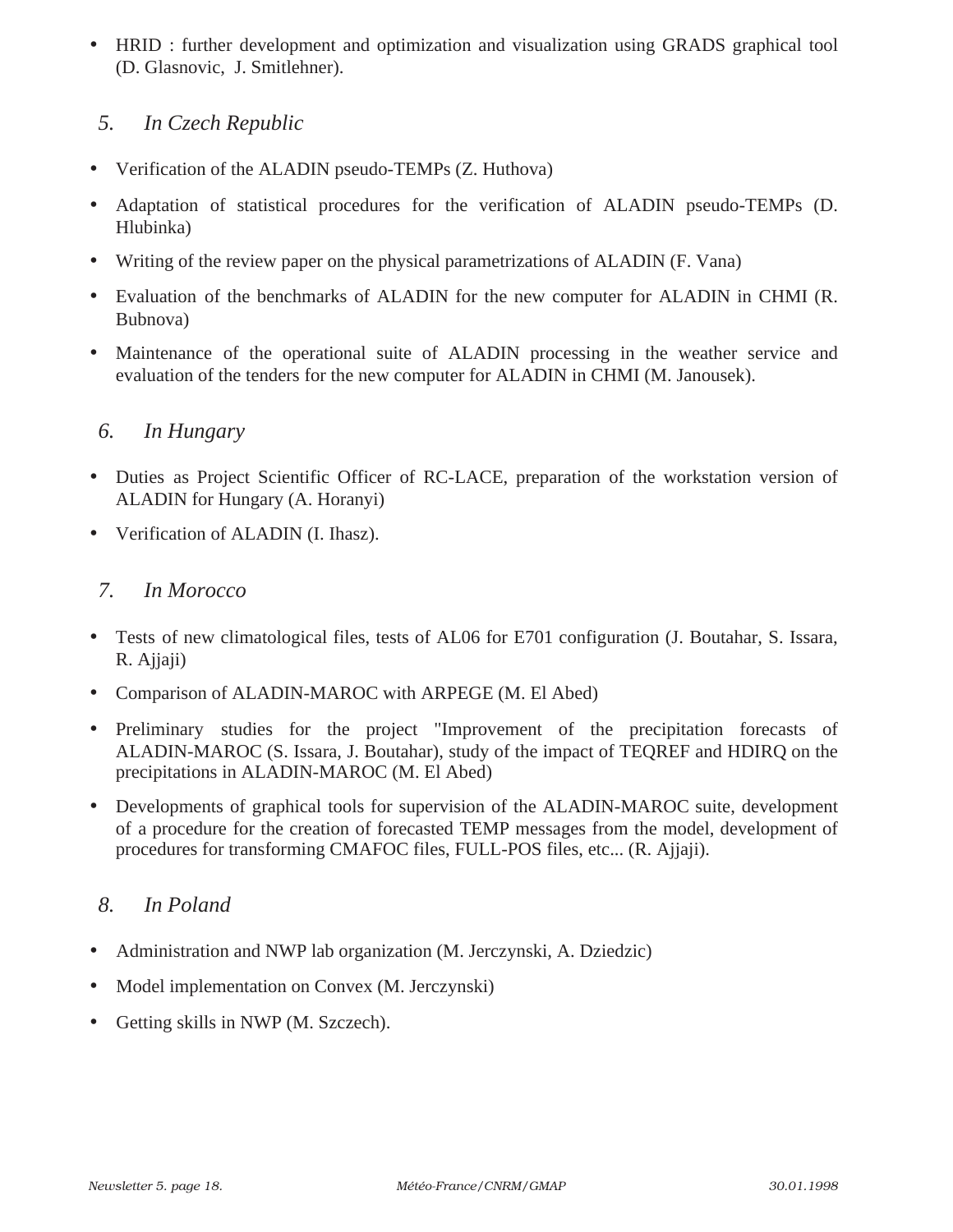### *9. Portugal*

• Portugal became a member of ALADIN project in April 1997. Until September 1997, no deported work for ALADIN was realized in Lisbon.

# *10. In Romania*

- Post-processing and dedicated applications for aviation, air pollution applications (V. Ivanovici)
- The effect of better described orography over the SELAM area (E. Cordoneanu)
- Liquid water parametrization (D. Banciu)
- Data assimilation (L. Dragulanescu)
- Graphical post-processing (C. Soci)
- Convection parametrization, aeronautical applications (O. Valianatos)
- Precipitation verification, post-processing, tuning (C. Dutescu)
- Convection parametrization, air pollution parametrization, coupling problem (M. Caian).

# *11. In Slovakia*

- Visualization of fields (J. Vivoda, M. Kanokovska)
- Verification of pseudo-TEMPs (M. Gera)
- ALADIN for workstation (O. Spaniel, M. Siroka)
- Subjective evaluation of ALADIN (A. Simon)

### *12. In Slovenia*

- Verifications, coupling (N. Pristov)
- Visualization (J. Vehovar)
- Cycle 7, distributed memory, ISP movies (J. Jerman)
- Dynamical adaptation (M. Zagar)

# *13. Deported work by Météo-France*

Nothing this quarter.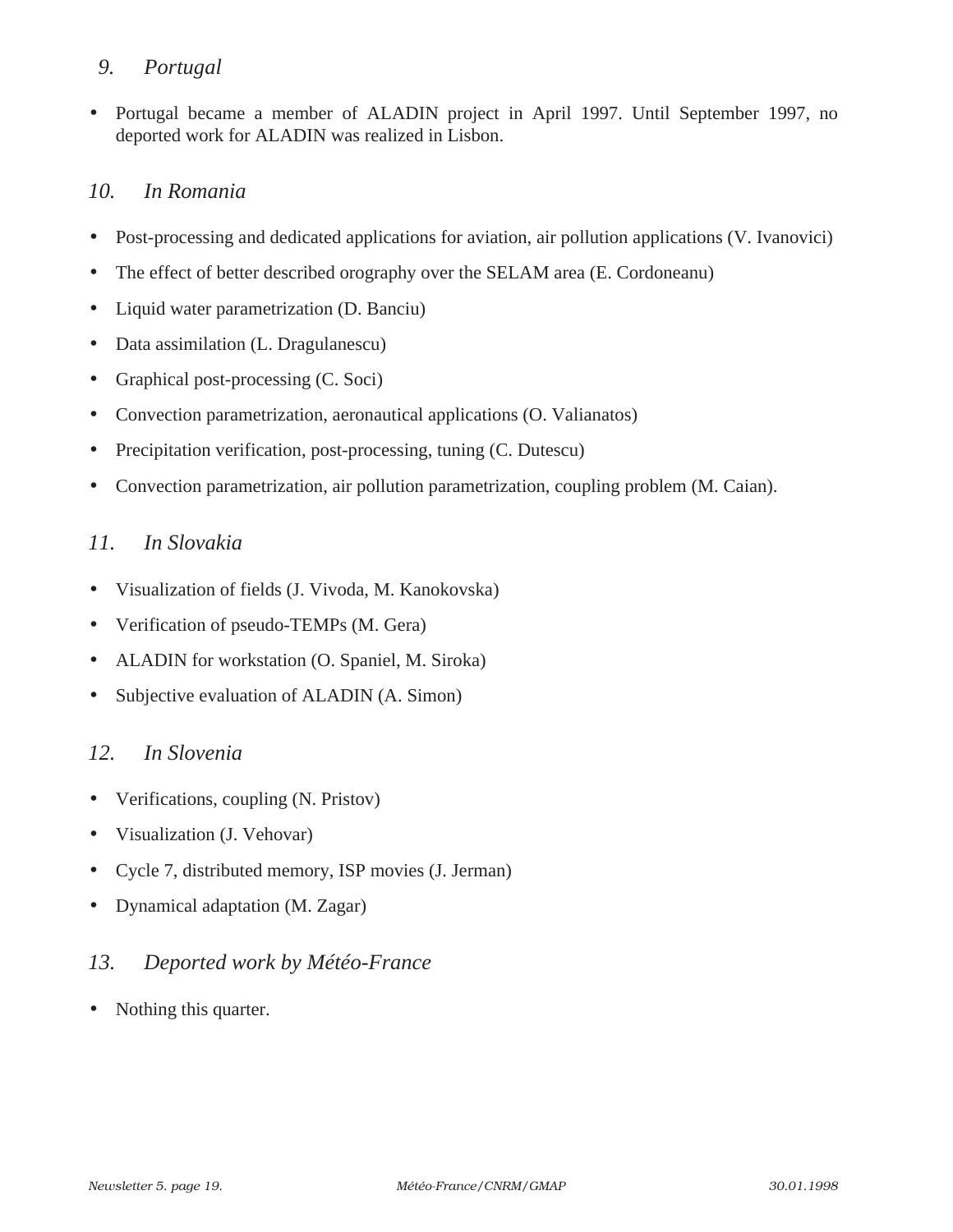

With the AL08 version of the code, one could hardly recognize his usual ALADIN model. Major changes inside the code and in the compilation orders have been introduced.

This huge work involved the energy of many of our visitors (R. Bubnova, D. Dvorak, M. El Abed, A. Horanyi, M. Janiskova, M. Janousek, J. Jerman, G. Radnoti, M. Siroka, O. Spaniel) or Toulouse members of ALADIN team (D. Giard, C. Fischer, P. Le Moigne) with the help of others people from CNRM/GMAP or SCEM/TTI.

Meanwhile, the others visitors dealt with their training, different developments, validation studies, ...

# *1. The new version AL08 : a brief overview by C. Fisher*



From October 20th to December 10th, an important effort has been performed in Toulouse, in order to achieve the new cycle AL08 of ALADIN. Some twenty persons were involved, both among French support team and from the ALADIN partner countries. Besides the scientific developments (especially the implementation of the ISBA soil parametrization), the two main aspects of the new cycle concerned :

- The merge between the ARPEGE code, which had evolved significantly towards distributed memory, and the AL07 code, in which 3D-Var and non-Hydrostatic FULL-POS+ semi-Lagrangian had been included;
- The porting towards a distributed memory configuration, necessary for running the code on parallel computers. The new ALADIN code is now in true Fortran 90 and further cleaning is planned.

To the date of this Newsletter, the AL08 version exists and is (almost) validated on the CRAY-systems. In the next future, the validation on the Fujitsu VPP-machine will be performed. Though we have eventually overpassed our initial deadline for completion, we are currently in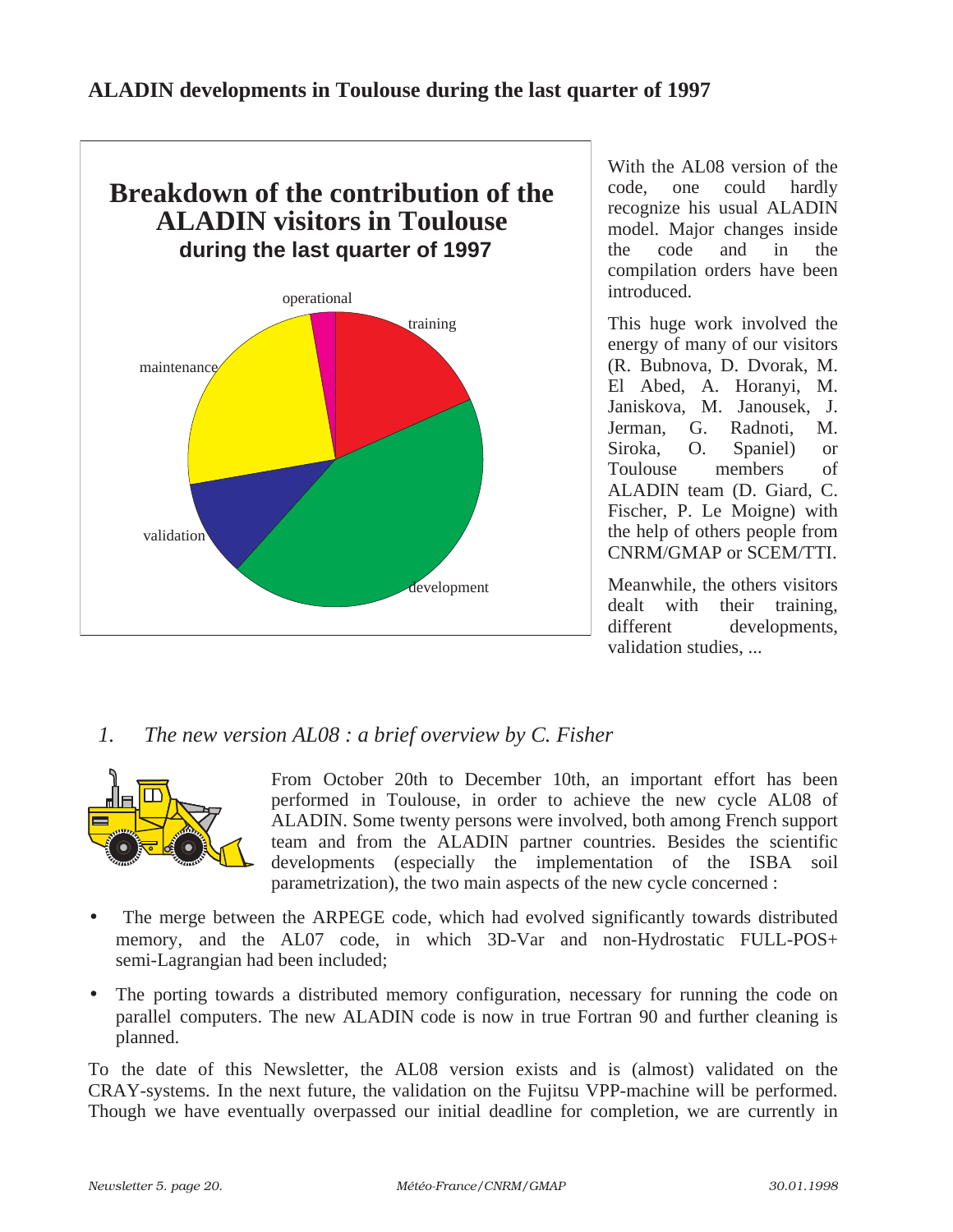phase with the new ARPEGE cycle CY18T1, so that the status of the overall project is now clear with the respect to both scientific and informatic topics.

Finally, I want to thank here all those who have given part of their time and participated in this necessary phasing effort. And I look forward to seeing them or fellow ALADIN-users at the next phasing ...

#### *2. Research and development studies*

- A. Cherifi : "Control and monitoring of ALADIN"
- C. Dutescu : "Impact of the resolution on the precipitation in ARPEGE and ALADIN in aqua-planet mode"

Experiments were performed on the global model ARPEGE and on its limited area version ALADIN, in order to study the impact on the precipitation field of the variable horizontal resolution and of the horizontal diffusion. Some test were also done to analyze the effects of the modification of the closure assumption of the deep convection parametrization scheme on the behavior of the two models.

• D. Dvorak : "Radiative upper boundary condition"

This new radiative upper boundary condition should prevent reflection of vertically propagating gravity waves. More realistic values of horizontal diffusion can be set at levels close to the top of model under these circumstances.

• A. Dziedzic : "Test of a new snow parametrization in ALADIN"

The examination of the influence of "Herve Douvile's snow parametrization scheme" with ISBA on model ARPEGE/ALADIN was realized by : running e927 configuration with new scheme, making a weather forecast (config. e001) with and without scheme, making a sensibility test for starting values of snow albedo and density, verification of 2m temperature forecast. The est was made on the meteorological situation of 2nd January 1997.

- H. Haddouch : "On CMAFOC files"
- M. Janousek : "Non-Hydrostatic semi-Lagrangian scheme"

A study of the two-time-level non-Hydrostatic scheme was carried on. The successful implementation will be particularly important for computational aspects of future high-resolution applications of ALADIN. The results are not conclusive yet. The scheme is still unstable although possible sources of instabilities were already identified.

• A. Marki : "Study of fibrillations and proposal for new anti-fibrillations scheme"

The operational anti-fibrillation scheme used by ARPEGE model based on the paper of Girard-Delage (1990), modified by J.-F. Geleyn, showed some weakness in damping the undesirable temporal oscillations (called fibrillations) due to used large integration time-step. A new analysis of the coupled system of equations is done and 1-D version of ARPEGE model is used for diagnostics. A new anti-fibrillation scheme is proposed which lessens the number of corrected points (from 80-90% to 5% or so of all points depending on damping parameter) increasing the accuracy of the forecasts, leading to possibility of increasing the time-step of integration and not consuming too much CPU time.

• W. Sadiki : "Various Digital Filters problems"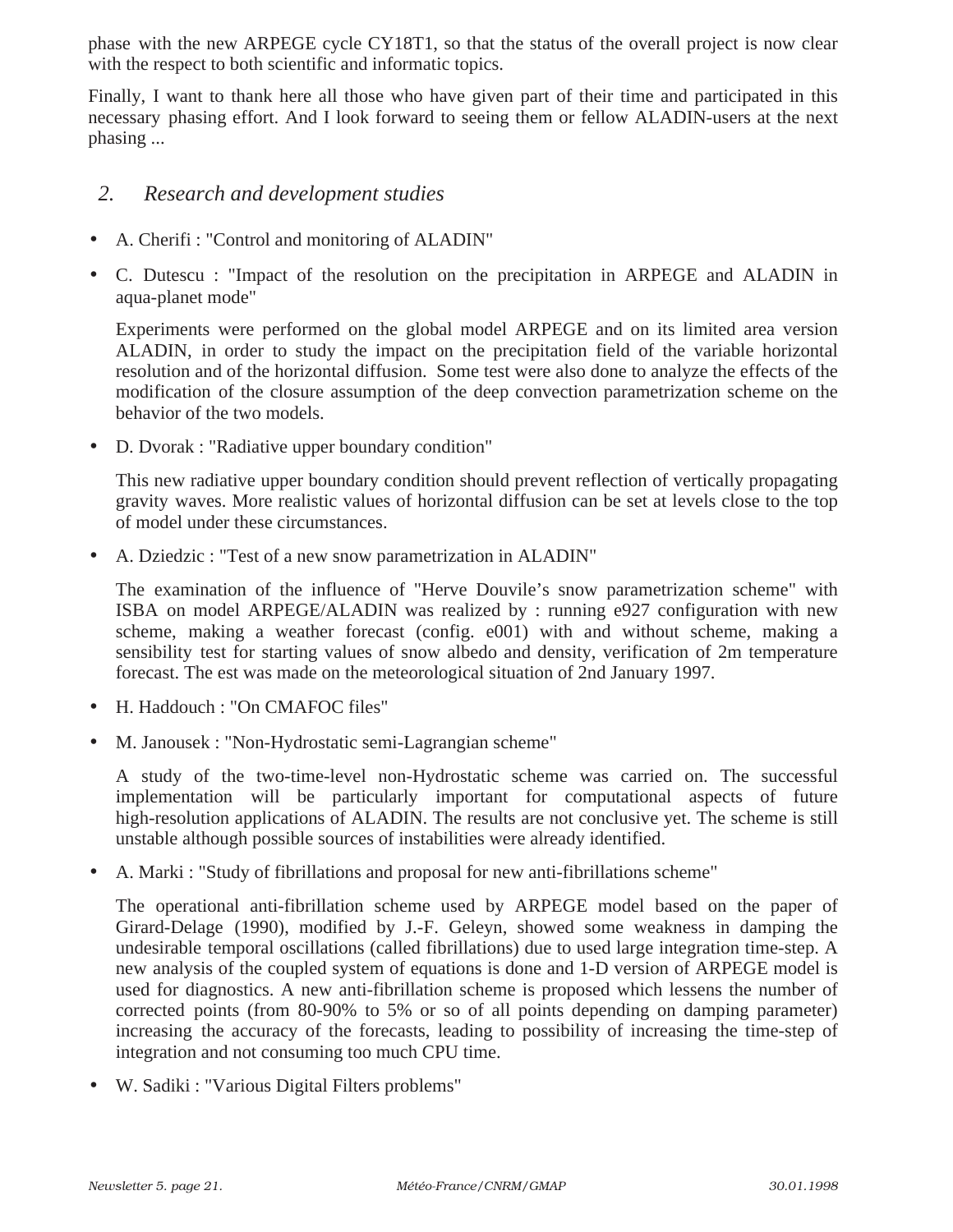First, the introduction of a non-Hydrostatic version in initialization scheme was tested. The second problem concerns the 3.5D-Var parametrization.

• M. Szczech : "Soil negative temperature treatment in ALADIN"

To parametrize freezing and melting of water in the soil, Cg-soil thermal coefficient was changed in neighborhood of triple point. This change proved to be insufficient to obtain a good parametrization.

• J. Vivoda : "Diagnostics of the individual terms of Kuo closure and associated feedback"

The terms of Kuo's closure were investigated. It was found out that most important term is

$$
\eta^{\mathfrak{d}} \frac{\partial q}{\partial \eta},
$$

which has very big value over mountains. Experiments with new Kuo's closure, new entrainment rate, exchange order of stratification and convection were carried out. It has desirable effect. As a good solution seems to be CAPE based closure but best results were obtained with relaxation time 30600 seconds, what is extremely high value (and unexpected). Tuning of CAPE closure is next step of this work.

# *3. HERA activities in GMAP : Richard Mladek and Jean Barckicke*

As previously explained, HERA is a project of systematical intercomparison of forecasts of precipitations in the frame of MAP. The model data fields have been partly received in Toulouse. A pre-processing of the data was necessary to have raw model comparable with the measurements. Using these elaborated data, the procedures to compute global scores and contingency tables are now available. They will be applied to the data of the different models to be compared.

### *4. RETIC activities in GMAP : Patrick Le Moigne*

In the framework of the RETIC (Reseau de Transfert Interne des Connaissances), the action called B95 is now under development. The aim of this action is to prepare a surface wind climatology at fine scale. The automatic classification is the starting point of the study, its result is a repartition of the different weather types into several classes. Then the second phase consists in modelling the different classes, using ALADIN-FRANCE model (mesh size of 12.71 Km). Finally, in the third phase, Meso-NH model, initialized with ALADIN-FRANCE data will simulate surface wind at a resolution of 1 Km. The second phase of the action has just started now, with the simulation of recent cases to compare the results of ALADIN + Meso-NH with observations.

**Annexes :**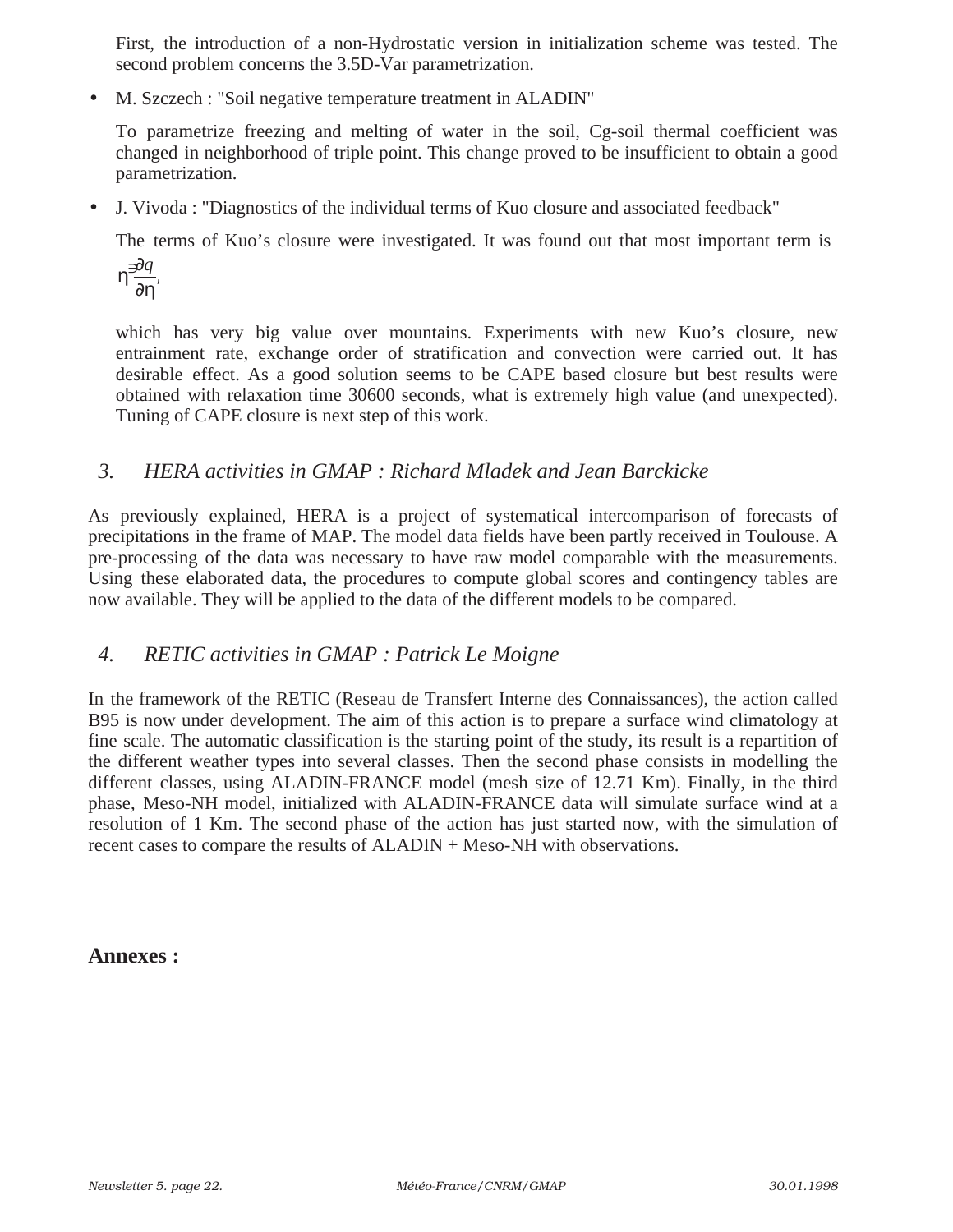

Updated on 31-DEC-97 (Toulouse) and 30-SEP-97 (Outside)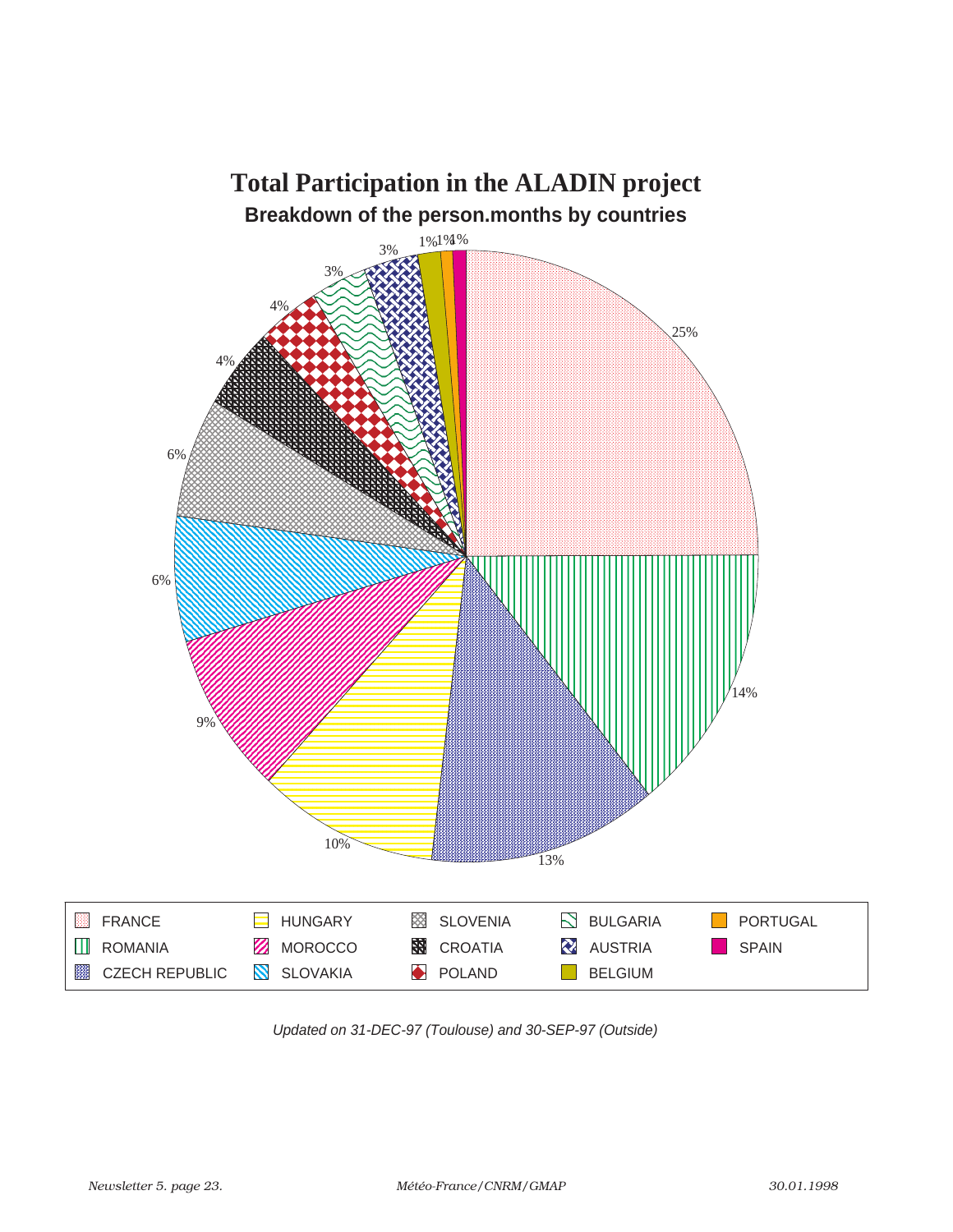# **Breakdown of the person.months by countries (Toulouse/Deported) Participation in the ALADIN project since the last quarter of 1995**



Between 30-SEP-95 and 30-SEP-97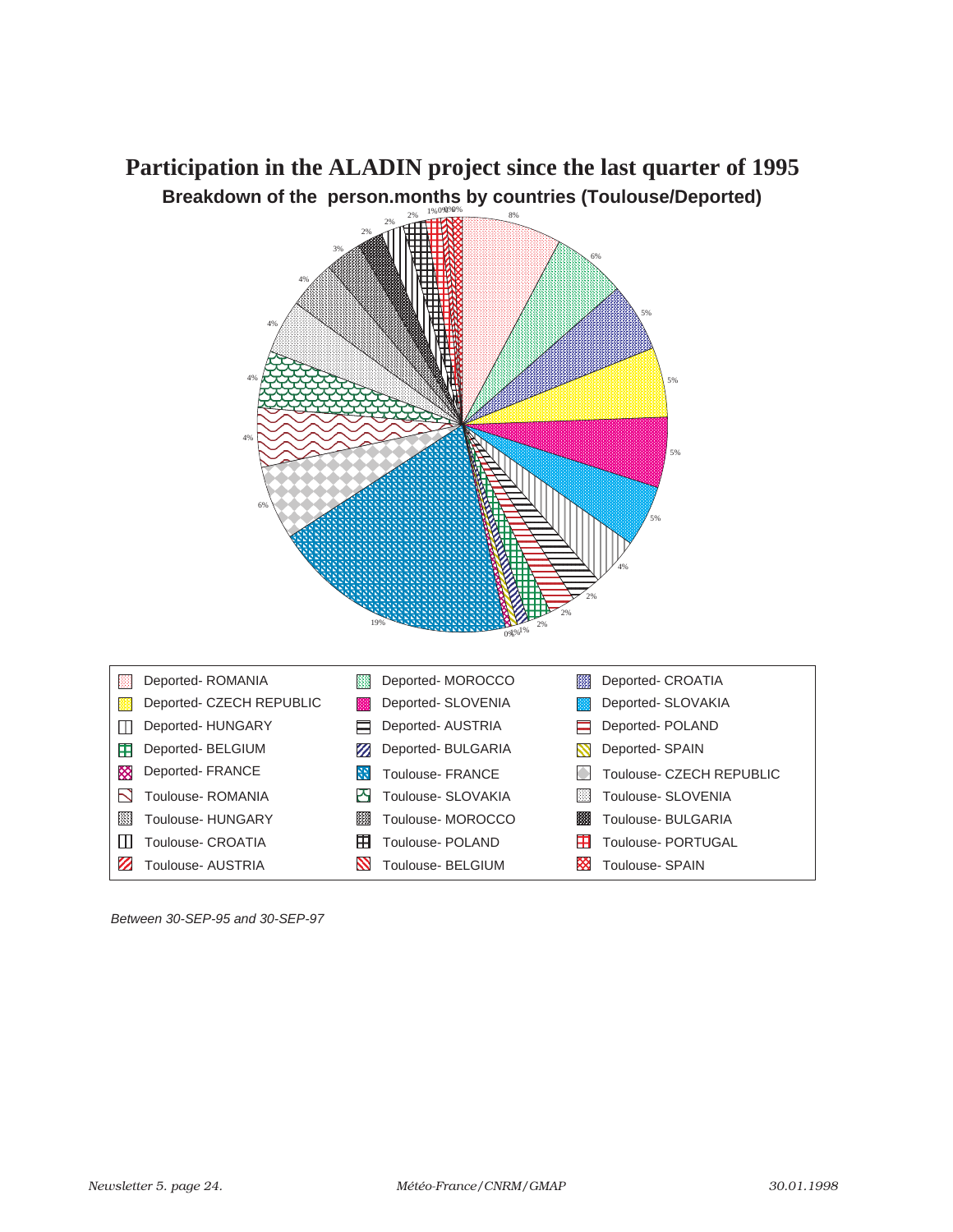**Total Participation in the ALADIN ProjectBreakdown of the person.months by countries**



Updated on 97930 (Toulouse) and 970630 (Deported)